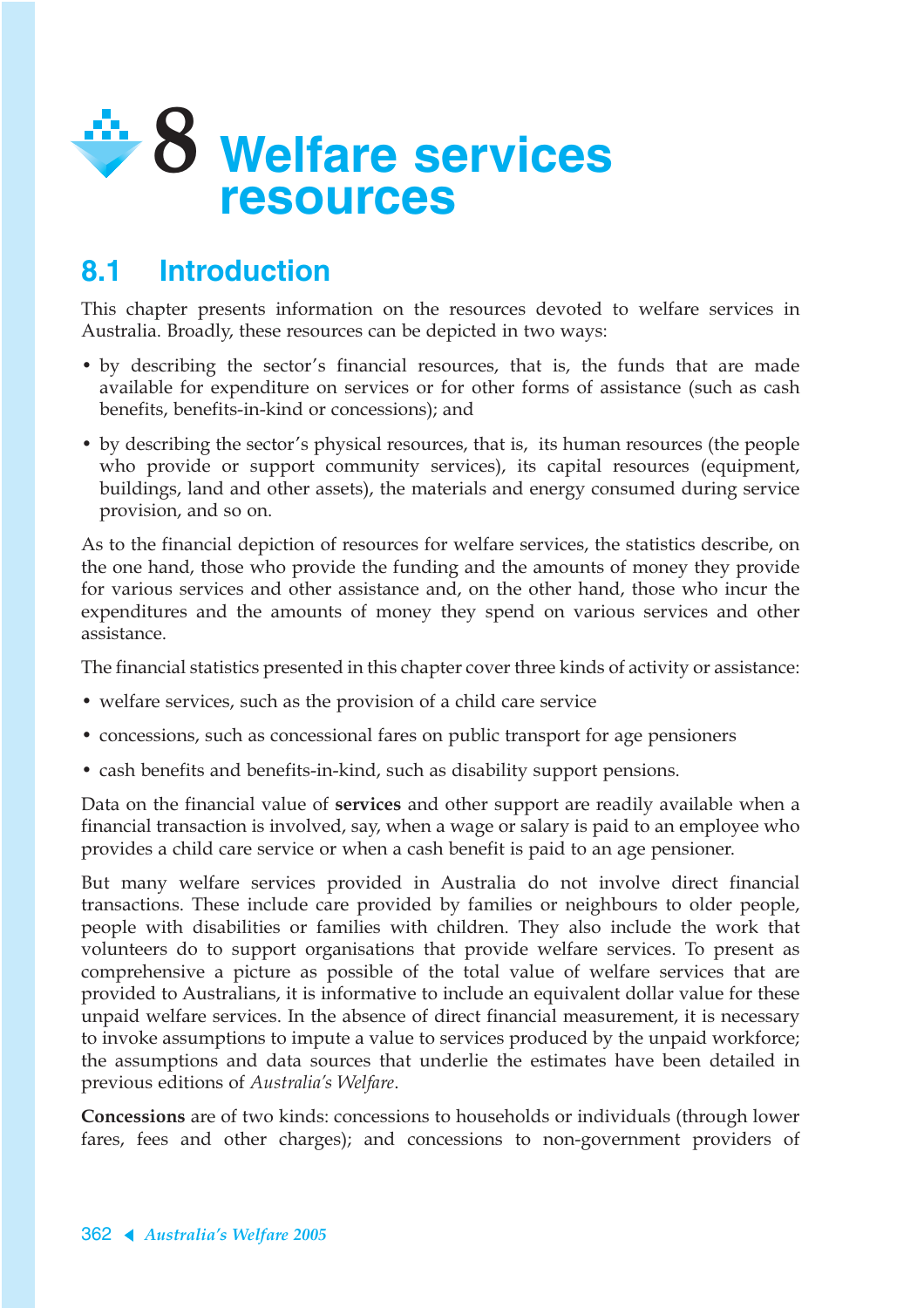community services (also called 'tax expenditures'). In the main, the data presented in this chapter cover concessions to households and individuals; estimates are not yet available for a major class of concessions to service providers, namely Goods and Services Tax (GST) concessions.

Data on **cash benefits and benefits-in-kind** are included in *Australia's Welfare* for the first time. These data, which provide a broader view than is provided by expenditures on welfare services alone, have been compiled in accordance with the international standard, the OECD's Social Expenditure (SOCX) framework.

As to the physical depiction of resources for community services in Australia, the available statistics refer, in the main, only to human resources. The statistics presented in this chapter cover three groups of people:

- people who are in paid employment within community services industries, such as employees in the child care services industry. These comprise people who provide direct care (those in community services occupations) and people who provide support (those in other occupations);
- people who are in paid employment in community services occupations within other industries, such as child and youth services workers employed in the education industry; and
- people who provide or support the provision of community services on an unpaid basis, either through community services organisations or as informal carers of family members, neighbours and friends.

To present as comprehensive a picture as possible of human resources in the sector, it is necessary to describe all three groups.

# **8.2 Total resources for welfare services**

The total value of welfare services provided during 2002–03 was estimated at \$49.5 billion. Of this, 34.6% (\$17.1 billion) related to services for which expenditure was incurred (Figure 8.1).

Of the remaining \$32.4 billion, some \$30.9 billion was 'imputed' as the value of services where no payments or expenses were actually incurred. The rest (\$1.4 billion) was payments to carers by the Australian Government through the social security system.

Of the \$17.1 billion in expenditure, \$16.9 billion was incurred by governments and nongovernment community services organisations (NGCSOs). The remaining \$208 million was fees paid by households for informal child care services provided by other members of the household sector.

The \$30.9 billion of expenses not actually incurred comprised \$735 million of revenue forgone by governments as a result of concessional tax treatment for NGCSOs, and the household sector's contribution estimated at \$30.2 billion. Of the latter, \$1.5 billion was in the form of voluntary work through organisations, but most (\$28.8 billion) was the imputed value of informal care in the household sector. This included neighbours providing care to others, informal child care arrangements, and informal care of older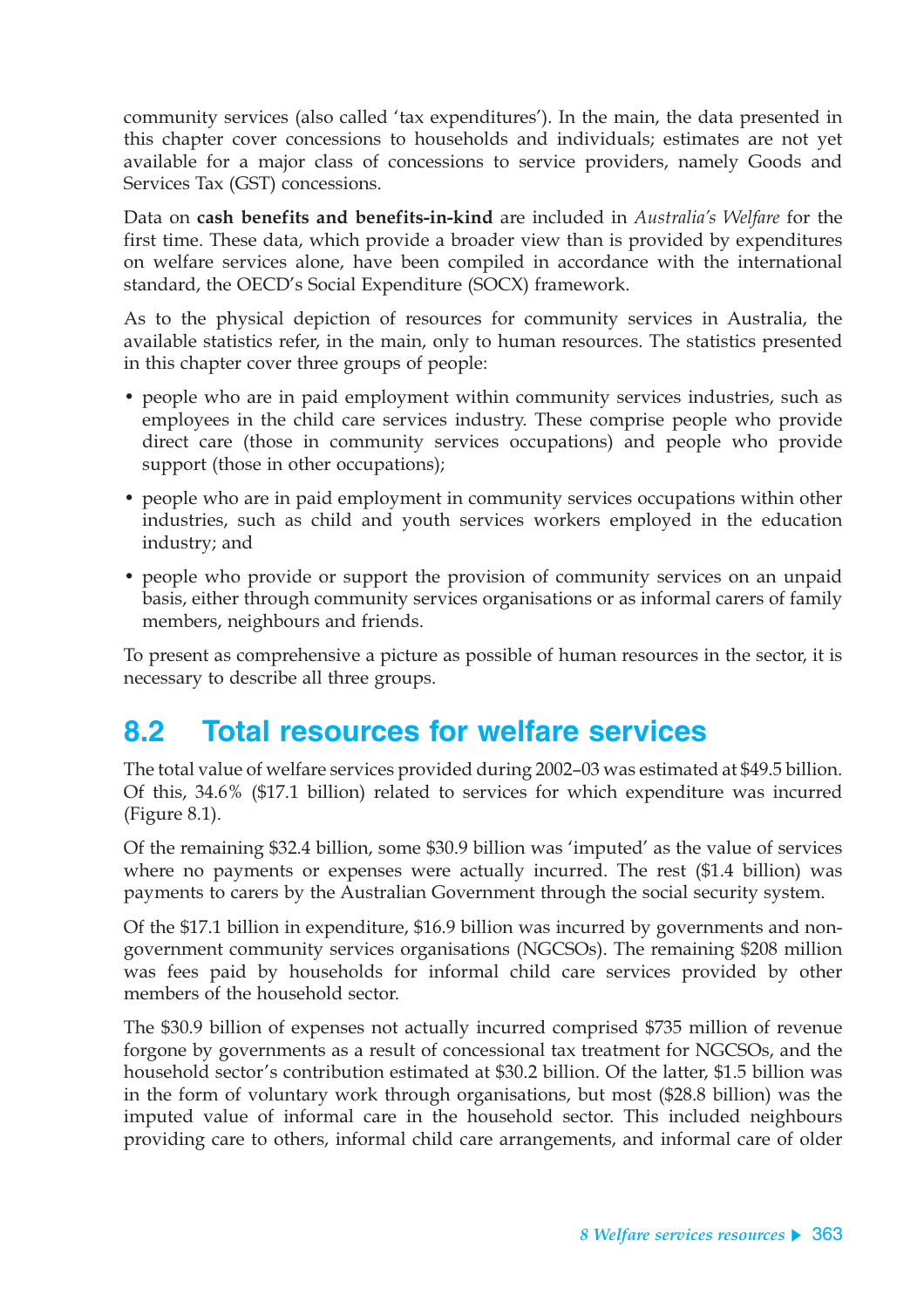people and people with disabilities. However, Australian Government payments to informal carers through the social security system in the form of Carer Allowance or Carer Payments (see Box 5.7) which, in 2002–03, totalled \$1.4 billion (FaCS 2003:181) have been separately identified as contributing to the funding of such informal care. This represented 4.4% of the total imputed value of informal care.

The paid workforce involved in providing welfare services and/or providing administrative and managerial support to services in 2002–03 was estimated at around 268,000 full-time equivalent (FTE) workers. The unpaid workforce was estimated to be more than three times the paid workforce (in terms of FTEs).



# **8.3 Expenditure on welfare services**

Australia spent an estimated \$17.1 billion on welfare services in 2002–03 (Table 8.1: Welfare services expenditure, current and constant<sup>(a)</sup> prices, share of gross domestic product (GDP) and annual growth, 1992–93 to 2002–03). This represented 2.3% of gross domestic product in that year.

In real terms, expenditure on welfare services grew at an average rate of 5.7% per year between 1998–99 and 2002–03. Estimated real growth in the latest year, 2002–03, was higher, at 8.2%, than it had been in any of the preceding three years. As a share of GDP, estimated expenditure on welfare services increased from 2.1% in each of the years 1998–99 to 2001–02 to 2.3% in 2002–03.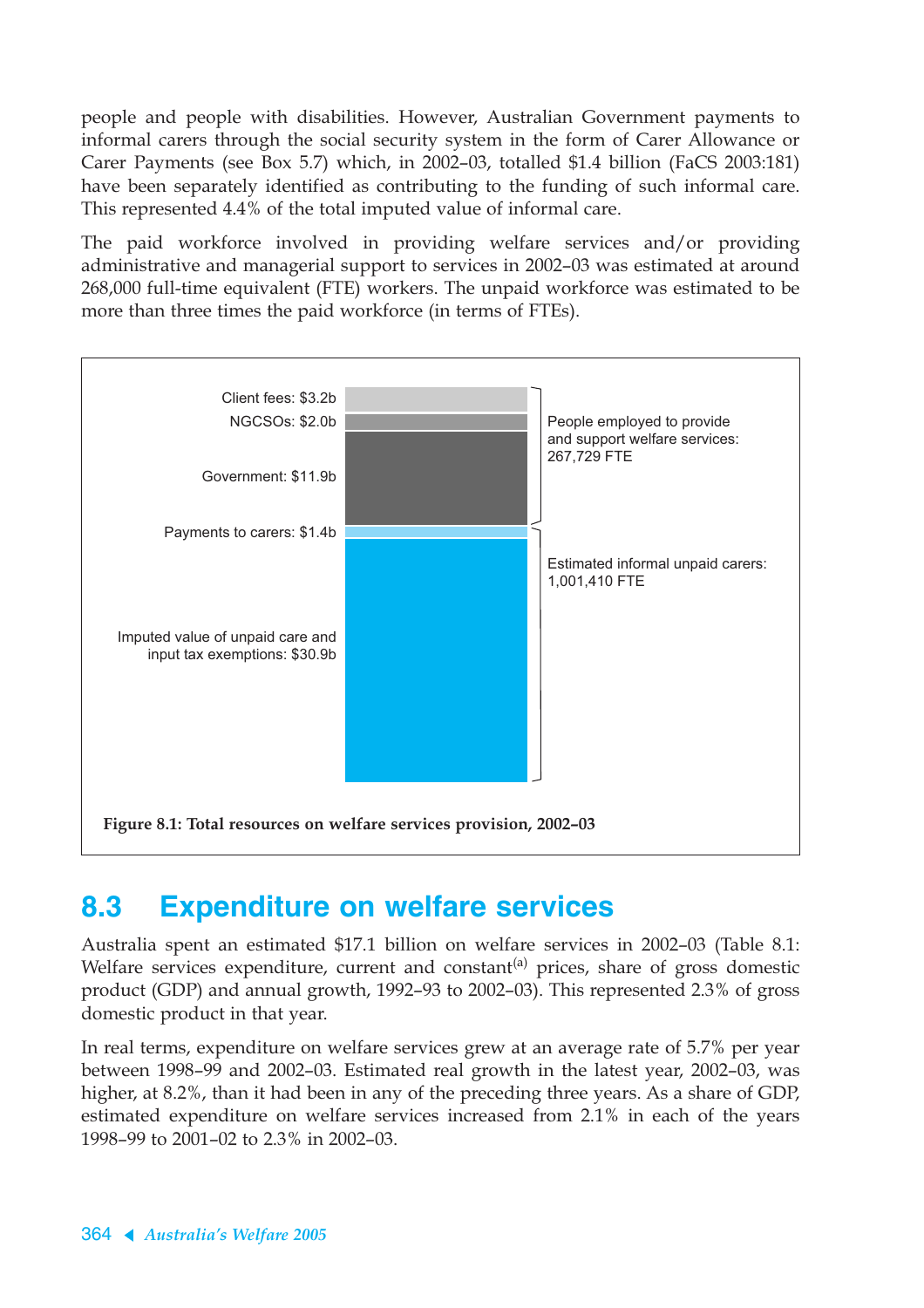|                            | <b>Current prices</b> |                  | Constant prices <sup>(a)</sup> |               |  |
|----------------------------|-----------------------|------------------|--------------------------------|---------------|--|
| Year                       | Expenditure (\$m)     | Share of GDP (%) | Expenditure (\$m)              | Growth (%)    |  |
| 1992-93                    | 7,124.9               | 1.7              | 8,812.3                        | $\sim$ $\sim$ |  |
| 1993-94                    | 7,726.4               | 1.7              | 9,620.4                        | 9.2           |  |
| 1994-95                    | 8,355.3               | 1.8              | 10,291.6                       | 7.0           |  |
| 1995-96                    | 9,068.6               | 1.8              | 11,044.6                       | 7.3           |  |
| 1996-97                    | 9,958.0               | 1.9              | 11,719.0                       | 6.1           |  |
| 1997-98                    | 10,874.2              | 1.9              | 12,520.3                       | 6.8           |  |
| Break in time series       |                       |                  |                                |               |  |
| 1998-99                    | 12,087.4              | 2.1              | 13,694.1                       | $\sim$ $\sim$ |  |
| 1999-00                    | 13,096.7              | 2.1              | 14,658.1                       | 7.0           |  |
| $2000 - 01$                | 14,026.4              | 2.1              | 15,086.2                       | 2.8           |  |
| $2001 - 02$                | 15,288.6              | 2.1              | 15,827.1                       | 4.9           |  |
| $2002 - 03$                | 17,130.5              | 2.3              | 17,130.5                       | 8.2           |  |
| Average annual growth rate |                       |                  |                                |               |  |
| 1992-93 to 1997-98         |                       |                  |                                | 7.3           |  |
| 1998-99 to 2002-03         |                       |                  |                                | 5.7           |  |

**Table 8.1: Welfare services expenditure, current and constant(a) prices, share of gross domestic product (GDP) and annual growth, 1992–93 to 2002–03**

(a) Constant price estimates are expressed in terms of 2002–03 prices. Source: AIHW 2005.

### **Box 8.1: Break in expenditure time series**

*Most governments in Australia moved from cash to accrual accounting from the beginning of 1998–99. This, combined with some substantial changes in data sources after 1997–98, has resulted in a break in the time series data after 1997–98. The earlier figures are presented to provide context, but the analysis in this chapter concentrates on the later period.*

Most expenditure on welfare is for recurrent purposes. It goes to pay the wages and salaries and the many other operating expenses incurred by individuals, governments and non-government organisations in providing or arranging the provision of the services concerned. In 2002–03 estimated recurrent expenditure on welfare services was \$16,906.0 million (Table 8.2). A further \$224.5 million was for capital purposes.

Three broad sectors incurring expenditure are governments, NGCSOs and households. The proportion of expenditure incurred by NGCSOs has been higher than for the other two sectors, and rose from 49.6% in 1998–99 to 52.6% in 2002–03 (Table 8.3). Sources of funding for NGCSO expenditure are governments, clients and own source (Table 8.15). The role of NGCSOs is predominantly as providers of services rather than as funders.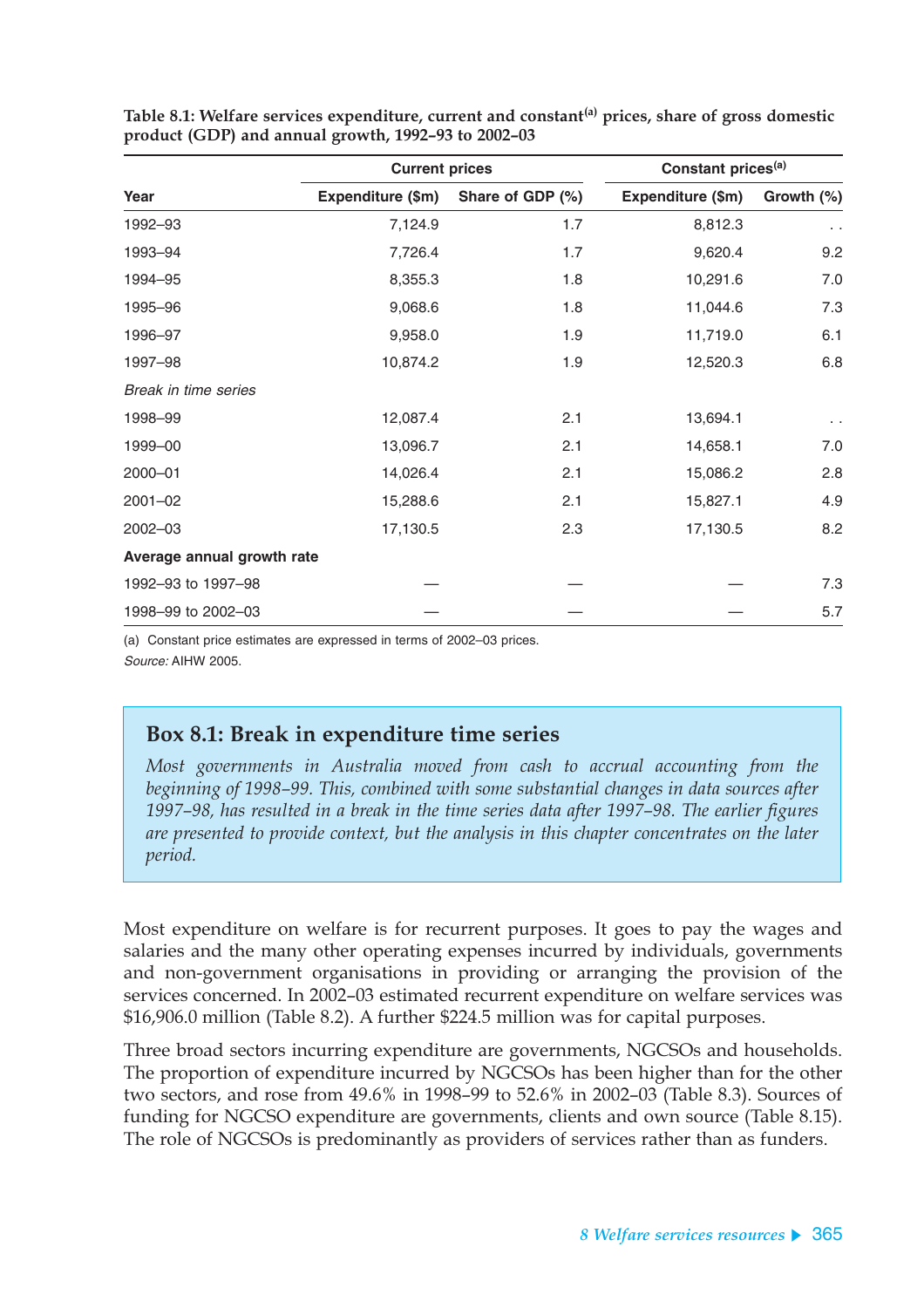| Year                 | <b>Recurrent expenditure</b> | Capital expenditure <sup>(a)</sup> | <b>Total</b> |
|----------------------|------------------------------|------------------------------------|--------------|
| 1992-93              | 6,648.0                      | 476.9                              | 7,124.9      |
| 1993-94              | 7,347.0                      | 379.4                              | 7,726.4      |
| 1994-95              | 8,112.3                      | 243.0                              | 8,355.3      |
| 1995-96              | 8,851.4                      | 217.3                              | 9,068.6      |
| 1996-97              | 9,671.7                      | 286.3                              | 9,958.0      |
| 1997-98              | 10,679.5                     | 194.7                              | 10,874.2     |
| Break in time series |                              |                                    |              |
| 1998-99              | 11,859.8                     | 227.6                              | 12,087.4     |
| 1999-00              | 12,887.3                     | 209.4                              | 13,096.7     |
| 2000-01              | 13,754.3                     | 271.0                              | 14,025.4     |
| $2001 - 02$          | 15,099.6                     | 189.0                              | 15,288.6     |
| $2002 - 03$          | 16,906.0                     | 224.5                              | 17,130.5     |

**Table 8.2: Welfare services expenditure, by type of expenditure, current prices, 1992–93 to 2002–03 (\$m)**

(a) Only includes expenditure on capital that was funded by governments.

Source: AIHW 2005.

The average rate of expenditure on welfare services per Australian resident in 2002–03 was \$867—up from \$782 in 2001–02 (Table 8.4). Per person expenditure grew, in real terms, by 7.0% in 2002–03; real growth averaged 4.5% per year between 1998–99 and 2002–03.

# **8.4 Funding for welfare services**

Funding for welfare services comes largely from governments, particularly the Australian Government and state and territory governments. Local governments also provide funding for some welfare services. In addition, welfare services clients are charged fees for some services, and NGCSOs are sometimes called upon to use their own resources to support some of the welfare services that they provide.

Over two-thirds (69.5% or \$11.9 billion) of all the funding for welfare services in 2002–03 was provided by governments (Table 8.5). The states and territories contributed \$6.0 billion (35.3%) and the Australian Government \$5.4 billion (31.6%). The remainder of government funding for welfare services was contributed by local governments (\$456 million).

Households, through the payment of fees for particular welfare services, contributed \$3.2 billion in funding during 2002–03, with NGCSOs providing a further \$2.0 billion from their own resources.

The relative shares changed little between 1998–99 and 2002–03. The Australian Government contribution in 1998–99 (\$3.8 billion) represented 31.2% of total funding; the state and territory governments' contribution of \$4.4 billion was 36.0%; and the non-government sector's contribution of \$3.7 billion was 30.5%. Thus, the rates of growth for the different funding sources were quite similar between 1998–99 and 2002–03.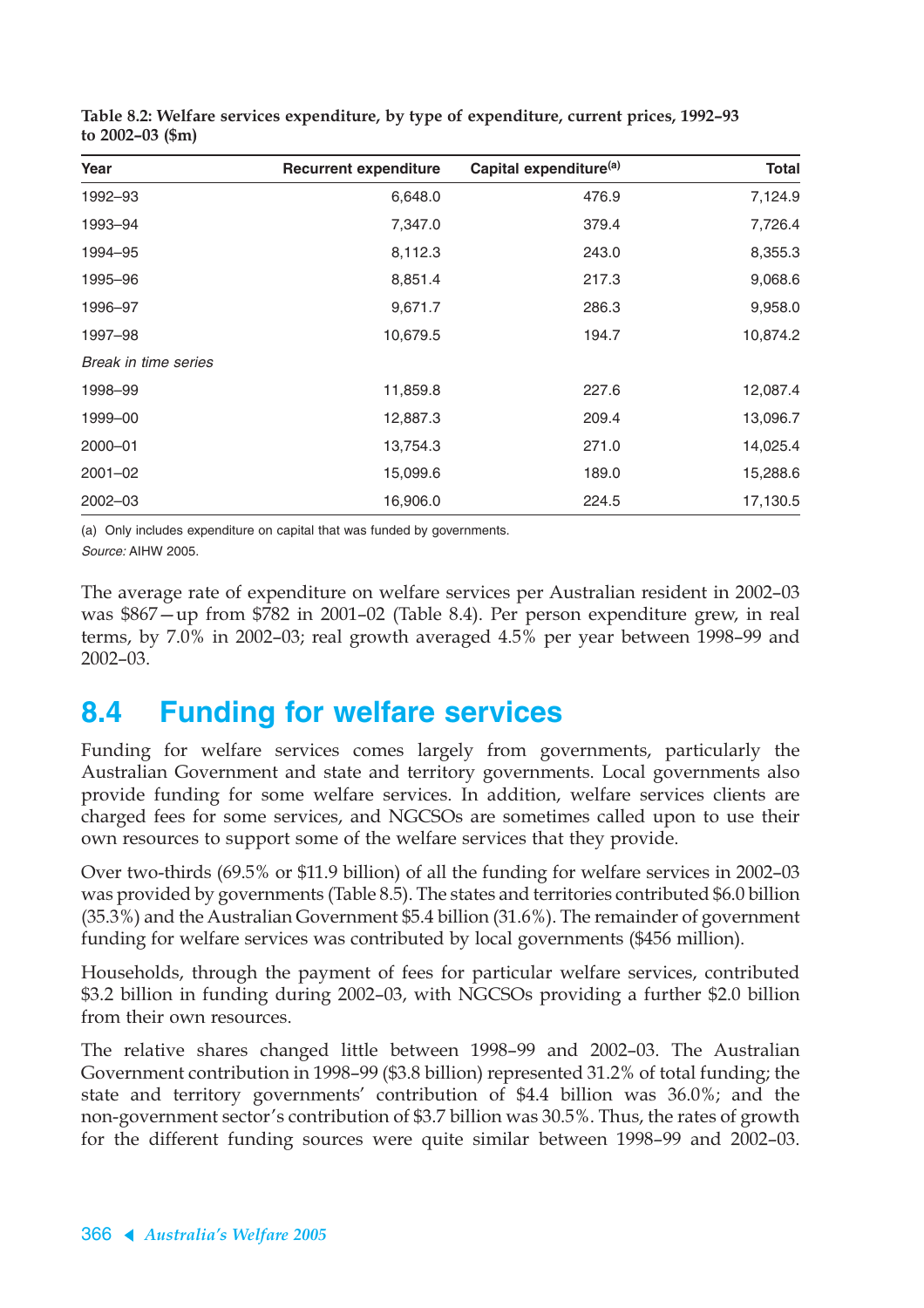Government funding and non-government funding both grew at an average rate of 5.7% per year.

|             | Sector incurring expenditure |               |                           |             |
|-------------|------------------------------|---------------|---------------------------|-------------|
| Year        | Governments <sup>(a)</sup>   | <b>NGCSOS</b> | Households <sup>(b)</sup> | All sectors |
| 1998-99     | 5,890.9                      | 5,989.8       | 206.7                     | 12,087.4    |
| 1999-00     | 6,319.0                      | 6,582.5       | 195.2                     | 13,096.7    |
| 2000-01     | 6,580.6                      | 7,260.5       | 184.3                     | 14,025.4    |
| $2001 - 02$ | 7,145.6                      | 7,969.0       | 174.0                     | 15,288.6    |
| $2002 - 03$ | 7,925.7                      | 9,010.8       | 194.0                     | 17,130.5    |

**Table 8.3: Welfare services expenditure, by sector incurring expenditure, current prices, 1998–99 to 2002–03 (\$m)**

(a) Includes Australian Government, state and territory governments and local governments; expenditure has been derived by subtraction.

(b) Includes only estimated client fees paid by households for informal child care services.

Source: Australian Government –- compiled from DHAC 1999, 2000, DoHA 2001, 2002, 2003; FaCS 1999, 2000, 2001, 2002, 2003; DIMIA unpublished data; Department of Veterans' Affairs unpublished data; State/territory government — Recurrent expenditure — PC 2004; ABS unpublished public finance data; Capital expenditure — ABS unpublished public finance data; Local government –- ABS unpublished public finance data; NGCSOs — AIHW estimates based on a sample of NGCSOs' financial reports; Household sector -- Child care service clients' contribution -- estimated by AIHW from ABS 1997, 2000, 2003.

|                            | Expenditure per person (\$) |                                |                        |
|----------------------------|-----------------------------|--------------------------------|------------------------|
| Year                       | <b>Current prices</b>       | Constant prices <sup>(a)</sup> | Annual real growth (%) |
| 1992-93                    | 405                         | 501                            | $\ddot{\phantom{0}}$   |
| 1993-94                    | 435                         | 542                            | 8.1                    |
| 1994-95                    | 465                         | 573                            | 5.8                    |
| 1995-96                    | 498                         | 607                            | 5.9                    |
| 1996-97                    | 540                         | 636                            | 4.8                    |
| 1997-98                    | 584                         | 673                            | 5.7                    |
| Break in time series       |                             |                                |                        |
| 1998-99                    | 642                         | 728                            | $\ddot{\phantom{1}}$   |
| 1999-00                    | 688                         | 770                            | 5.8                    |
| $2000 - 01$                | 727                         | 782                            | 1.6                    |
| $2001 - 02$                | 782                         | 810                            | 3.5                    |
| $2002 - 03$                | 867                         | 867                            | 7.0                    |
| Average annual growth rate |                             |                                |                        |
| 1992-93 to 1997-98         |                             |                                | 6.1                    |
| 1998-99 to 2002-03         |                             |                                | 4.5                    |

| Table 8.4: Average welfare services expenditure, per person, current and constant <sup>(a)</sup> prices and |  |
|-------------------------------------------------------------------------------------------------------------|--|
| annual real growth, 1992-93 to 2002-03                                                                      |  |

(a) Constant price estimates are expressed in terms of 2002–03 prices.

Source: AIHW 2005.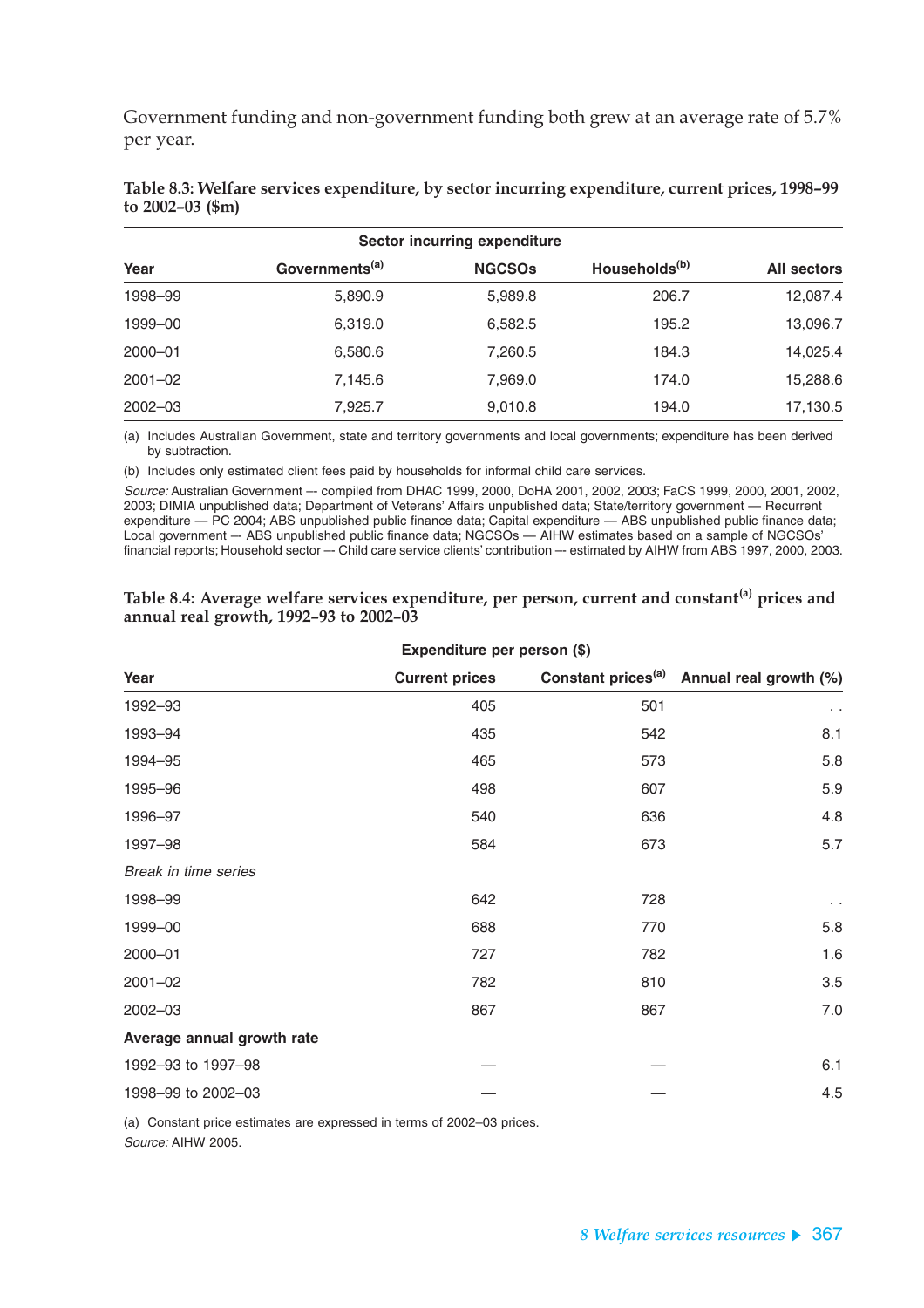|             |                                 | <b>Government funding sources</b> |       |          | Non-government funding sources |                   |         |                         |
|-------------|---------------------------------|-----------------------------------|-------|----------|--------------------------------|-------------------|---------|-------------------------|
| Year        | <b>Australian</b><br>Government | State and<br>territory            | Local | Total    | <b>NGCSOs</b>                  | <b>Households</b> | Total   | <b>Total</b><br>funding |
| 1992-93     | 2,113.4                         | 2,446.5                           | 22.5  | 4,582.4  | 934.0                          | 1,609.0           | 2,543.0 | 7,125.4                 |
| 1993-94     | 2,493.9                         | 2,468.5                           | 45.9  | 5,008.4  | 990.0                          | 1,728.0           | 2,718.0 | 7,726.4                 |
| 1994-95     | 2,891.5                         | 2,551.5                           | 99.3  | 5,542.3  | 995.0                          | 1,818.0           | 2,813.0 | 8,355.3                 |
| 1995–96     | 3,074.5                         | 2,736.9                           | 157.0 | 5,968.4  | 1,039.0                        | 2,062.0           | 3,101.0 | 9,069.4                 |
| 1996-97     | 3,263.5                         | 3,146.9                           | 121.0 | 6,531.4  | 1,143.0                        | 2,284.0           | 3,427.0 | 9,958.4                 |
| 1997-98     | 3,272.6                         | 3,592.5                           | 218.9 | 7,084.0  | 1,229.0                        | 2,561.0           | 3,790.0 | 10,874.0                |
|             | Break in time series            |                                   |       |          |                                |                   |         |                         |
| 1998-99     | 3,771.3                         | 4,361.9                           | 270.1 | 8,403.3  | 1,368.3                        | 2,315.8           | 3,684.1 | 12,087.4                |
| 1999-00     | 4,010.7                         | 4,694.1                           | 288.8 | 8,993.6  | 1,550.4                        | 2,552.7           | 4,103.2 | 13,096.7                |
| $2000 - 01$ | 4,328.8                         | 5,041.9                           | 274.0 | 9,644.6  | 1,620.4                        | 2,760.3           | 4,380.7 | 14,025.4                |
| $2001 - 02$ | 4,945.3                         | 5,489.7                           | 252.7 | 10,687.7 | 1,741.4                        | 2,859.6           | 4,601.0 | 15,288.6                |
| $2002 - 03$ | 5,405.8                         | 6,038.6                           | 456.4 | 11,900.9 | 2,019.2                        | 3,210.5           | 5,229.6 | 17,130.5                |

**Table 8.5: Funding for welfare services(a), by source, current prices, 1992–93 to 2002–03 (\$m)**

(a) Does not include funding of expenditure on high-level residential aged care and state government nursing homes, both of which are regarded as health expenditures (estimated at \$4,934 million in 2002–03).

Source: AIHW 2005.

### **Government funding**

Total government funding for welfare services in 2002–03 was estimated at \$11.9 billion (Table 8.6). Of this, \$11.7 billion (98.1%) was for recurrent purposes and the remainder for capital purposes. The recurrent share of total government funding fluctuated from year to year, but has generally shown an upward trend from 97.3% in 1998–99.

| Table 8.6: Total government funding for welfare services, by type of expenditure, current |  |  |
|-------------------------------------------------------------------------------------------|--|--|
| prices, 1992–93 to 2002–03 (\$m)                                                          |  |  |

| Year                 | <b>Recurrent expenditure</b> | <b>Capital expenditure</b> | <b>Total</b> |
|----------------------|------------------------------|----------------------------|--------------|
| 1992-93              | 4,105.5                      | 476.9                      | 4,582.4      |
| 1993-94              | 4,628.9                      | 379.4                      | 5,008.4      |
| 1994-95              | 5,299.3                      | 243.0                      | 5,542.3      |
| 1995-96              | 5,751.1                      | 217.3                      | 5,968.4      |
| 1996-97              | 6,245.1                      | 286.3                      | 6,531.4      |
| 1997-98              | 6,889.3                      | 194.7                      | 7,084.0      |
| Break in time series |                              |                            |              |
| 1998-99              | 8,175.8                      | 227.6                      | 8,403.3      |
| 1999-00              | 8,784.2                      | 209.4                      | 8,993.6      |
| $2000 - 01$          | 9,374.7                      | 271.0                      | 9,645.7      |
| $2001 - 02$          | 10,498.7                     | 189.0                      | 10,687.7     |
| $2002 - 03$          | 11,676.4                     | 224.5                      | 11,900.9     |

Source: AIHW 2005.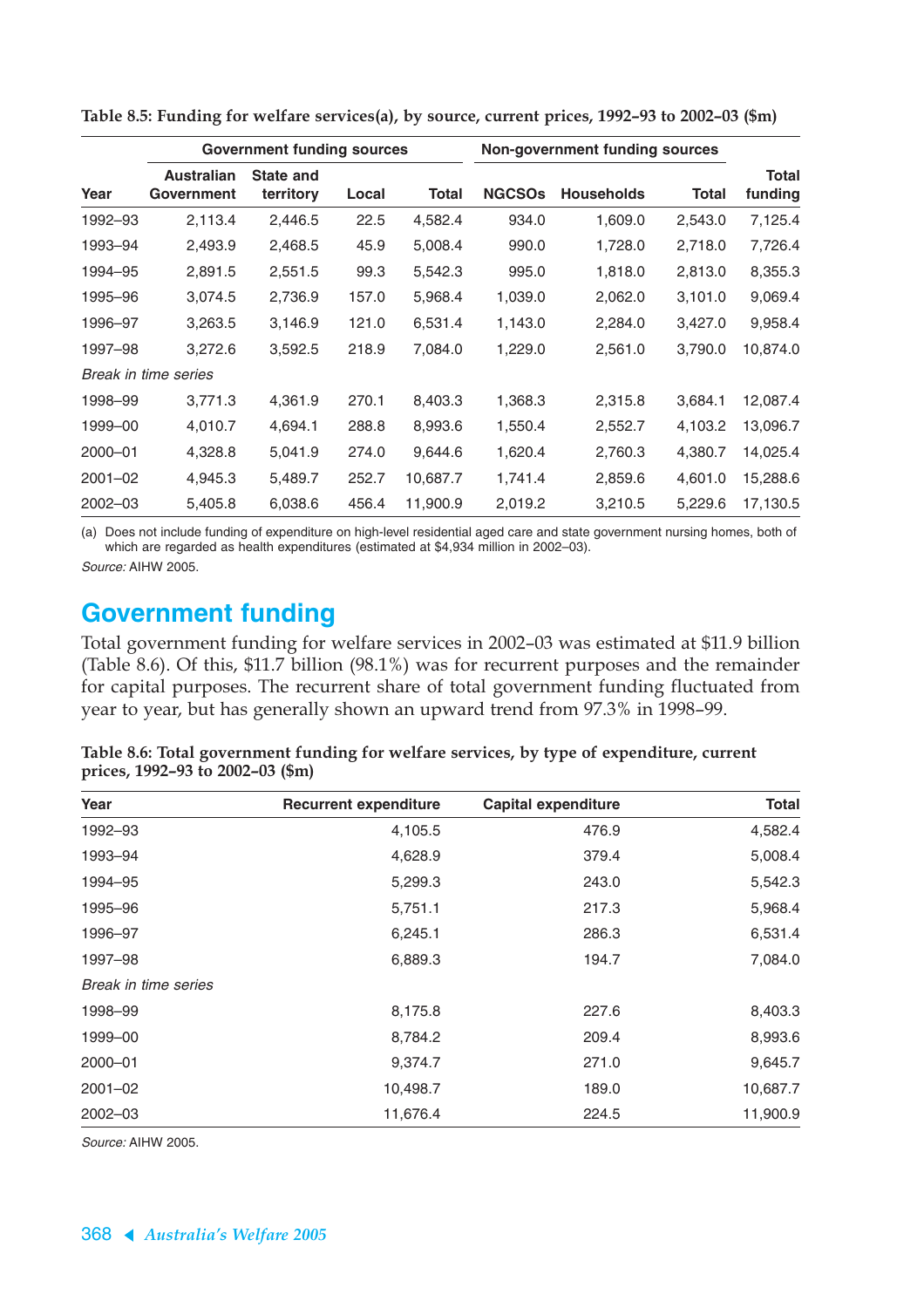### **Recurrent funding by governments**

A little over half (50.8%) of estimated recurrent funding by governments for welfare services in 2002–03 came from state and territory governments' own funding (derived from Table 8.7). This share fell from 52.1% in 1998–99; the Australian Government's share rose over the period from 44.9% to 45.6%; the local government share rose from 3.0% to 3.5%.

|                      | <b>Australian</b> | <b>State and territory</b> | Local      |                         |
|----------------------|-------------------|----------------------------|------------|-------------------------|
| Year                 | Government        | government                 | government | <b>Total government</b> |
| 1992-93              | 1,892.8           | 2,207.5                    | 5.2        | 4,105.5                 |
| 1993-94              | 2,311.3           | 2,299.3                    | 18.3       | 4,628.9                 |
| 1994-95              | 2,723.8           | 2,517.1                    | 58.4       | 5,299.3                 |
| 1995-96              | 2,936.8           | 2,691.0                    | 123.3      | 5,751.1                 |
| 1996-97              | 3,097.7           | 3,070.6                    | 76.8       | 6,245.1                 |
| 1997-98              | 3,187.4           | 3,531.0                    | 170.9      | 6,889.3                 |
| Break in time series |                   |                            |            |                         |
| 1998-99              | 3,671.8           | 4,262.3                    | 241.7      | 8,175.8                 |
| 1999-00              | 3,956.6           | 4,577.3                    | 250.3      | 8,784.2                 |
| $2000 - 01$          | 4,253.1           | 4,868.2                    | 252.3      | 9,373.7                 |
| $2001 - 02$          | 4,877.9           | 5,383.6                    | 237.2      | 10,498.7                |
| $2002 - 03$          | 5,329.3           | 5,934.1                    | 413.0      | 11,676.4                |

**Table 8.7: Recurrent government funding for welfare services, by level of government, current prices, 1992–93 to 2002–03 (\$m)**

Source: AIHW 2005.

Only funding by the Australian Government and the state and territory governments is included in the remainder of this discussion of government funding of welfare services. Data are not available to allow the decomposition of funding by local government.

When allocating funding by governments to the different categories of welfare services (that is, services for families and children, for older people, and for people with disabilities), there were some kinds of funding that could not be easily identified as having flowed to particular categories. These included funding for services for unaccompanied women in crisis, as well as funding to support a broad range of services for Indigenous Australians or other disadvantaged groups within the Australian community. The estimates of funding that flowed to such welfare services fluctuated considerably from year to year. Sometimes, this was due to specific initiatives in the areas concerned and at other times it was because of better identification of where the funding was being directed in a particular year. Consequently, the estimates for 'Other recipients of welfare services (nec)' is regarded as the residual after the identified welfare services funding estimates have been deducted from the estimates of total funding for welfare services. In 2002–03, estimated government funding for these types of services was \$1.8 billion, or 15.8% of total funding by governments for welfare services.

Government funding for welfare services grew, in real terms, at an average rate of 5.7% per year between 1998–99 and 2002–03. By far the most rapid growth was in welfare services for families and children, which averaged 10.0% per year over the period (Table 8.8).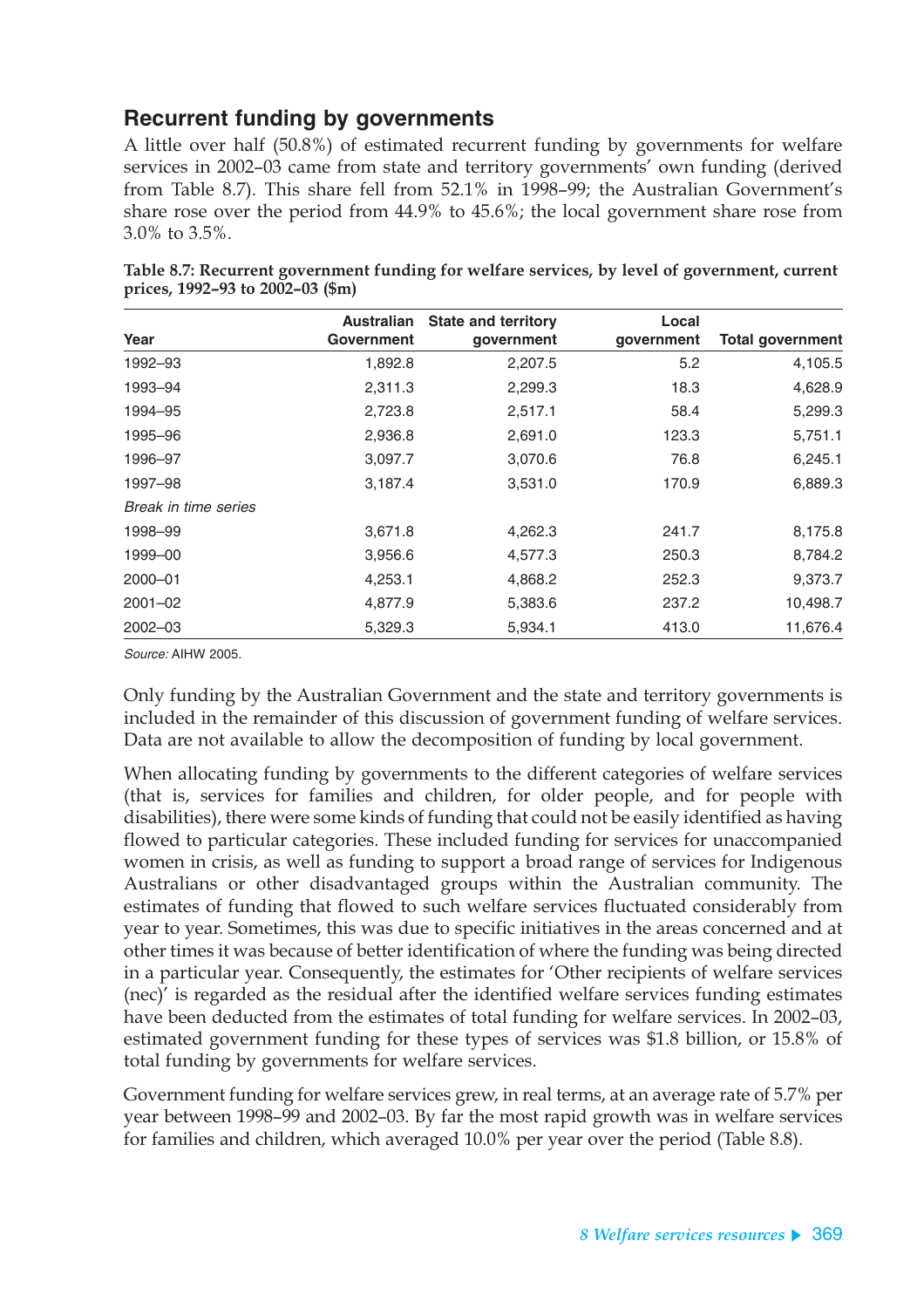**Table 8.8: Recurrent funding of welfare services by the Australian, state and territory governments, by major area of expenditure, constant prices(a), and annual real growth 1992–93 to 2002–03**

|                       |                         | <b>Families and</b><br>children |                 | Older people <sup>(b) (c)</sup> |                 | People with<br>disabilities |                 | Other recipients of<br>welfare services |                 | <b>Total welfare</b><br>services |  |
|-----------------------|-------------------------|---------------------------------|-----------------|---------------------------------|-----------------|-----------------------------|-----------------|-----------------------------------------|-----------------|----------------------------------|--|
| Year                  | Amount<br>$(\text{Sm})$ | Growth<br>$(\%)$                | Amount<br>\$m\$ | Growth<br>$(\%)$                | Amount<br>\$m\$ | Growth<br>$(\%)$            | Amount<br>\$m\$ | Growth<br>$(\%)$                        | Amount<br>\$m\$ | Growth<br>$(\%)$                 |  |
| 1992-93               | 1,729.5                 | n.a.                            | 1,250.8         | n.a.                            | 1,702.5         | n.a.                        | 442.4           | n.a.                                    | 5,125.1         | n.a.                             |  |
| 1993-94               | 1,954.4                 | 13.0                            | 1,434.7         | 14.7                            | 1,882.9         | 10.6                        | 455.7           | 3.0                                     | 5,727.6         | 11.8                             |  |
| 1994-95               | 2,252.8                 | 15.3                            | 1,720.4         | 19.9                            | 1,929.0         | 2.5                         | 543.3           | 19.2                                    | 6,445.6         | 12.5                             |  |
| 1995-96               | 2,513.9                 | 11.6                            | 1,772.0         | 3.0                             | 1,959.3         | 1.6                         | 576.1           | 6.0                                     | 6,821.3         | 5.8                              |  |
| 1996-97               | 2,620.0                 | 4.2                             | 2,077.3         | 17.2                            | 2,058.4         | 5.1                         | 570.0           | $-1.1$                                  | 7,325.7         | 7.4                              |  |
| 1997-98               | 2,594.7                 | $-1.0$                          | 2,409.0         | 16.0                            | 2,235.1         | 8.6                         | 618.8           | 8.6                                     | 7,857.7         | 7.3                              |  |
| Break in time series  |                         |                                 |                 |                                 |                 |                             |                 |                                         |                 |                                  |  |
| 1998-99               | 2,431.9                 | n.a.                            | 2,141.3         | n.a.                            | 2,702.3         | n.a.                        | 1,758.4         | n.a.                                    | 9,027.5         | n.a.                             |  |
| 1999-00               | 2,779.8                 | 14.3                            | 2,285.2         | 6.7                             | 2,836.6         | 5.0                         | 1,677.7         | $-4.6$                                  | 9,578.0         | 6.1                              |  |
| 2000-01               | 2,737.7                 | $-1.5$                          | 2,398.4         | 5.0                             | 2,946.1         | 3.9                         | 1,745.4         | 4.1                                     | 9,827.6         | 2.6                              |  |
| $2001 - 02$           | 3,305.8                 | 20.8                            | 2,436.3         | 1.2                             | 3,151.4         | 7.1                         | 1,742.8         | $-0.1$                                  | 10,629.0        | 8.2                              |  |
| 2002-03               | 3,565.7                 | 7.9                             | 2,637.6         | 8.7                             | 3,271.7         | 3.7                         | 1,788.5         | 2.6                                     | 11,263.5        | 6.0                              |  |
| Average annual growth |                         |                                 |                 |                                 |                 |                             |                 |                                         |                 |                                  |  |
| 1992-93 to 1997-98    |                         | 8.5                             |                 | 14.0                            |                 | 5.6                         |                 | 6.9                                     |                 | 8.9                              |  |
| 1998-99 to 2002-03    |                         | 10.0                            |                 | 5.4                             |                 | 4.9                         |                 | 0.5                                     |                 | 5.7                              |  |

(a) In constant prices (estimates expressed in terms of 2002–03 prices).

(b) Does not include Australian Government funding, through the residential aged care subsidies, for high-level care, which is regarded as expenditure on health services (estimated at \$3,643 million in 2002–03).

(c) Does not include nursing home funding by state and territory governments, which is regarded as expenditure on health services (estimated at \$452 million in 2002–03).

Source: AIHW 2005.

A little over half (52.8%) of the recurrent funding for welfare services for families and children during 2002–03 came from the Australian Government (Table 8.9). It provided \$1.9 billion in funding these services, compared with \$1.7 billion by the states and territories. The relative shares changed little between 1998–99 and 2002–03, with the Australian Government share having fallen by 0.5 percentage points, from 53.3% to 52.8%. There was a corresponding increase in the share met by state and territory governments.

The Australian Government was the largest source of government funding for welfare services for older people. In 2002–03 it provided more than two-thirds (68.7%) of all such funding (Table 8.10). Further analysis of the services for older people can be found in Chapter 4. The following paragraphs concentrate on expenditure on the welfare services component.

Most of the funding for welfare services for people with disabilities was provided by state and territory governments. In 2002–03, they provided an estimated \$2.1 billion out of total government funding of \$3.3 billion (Table 8.11). This represented almost two-thirds (63.7%) of the combined funding by the Australian and the state and territory governments on services for people with disabilities.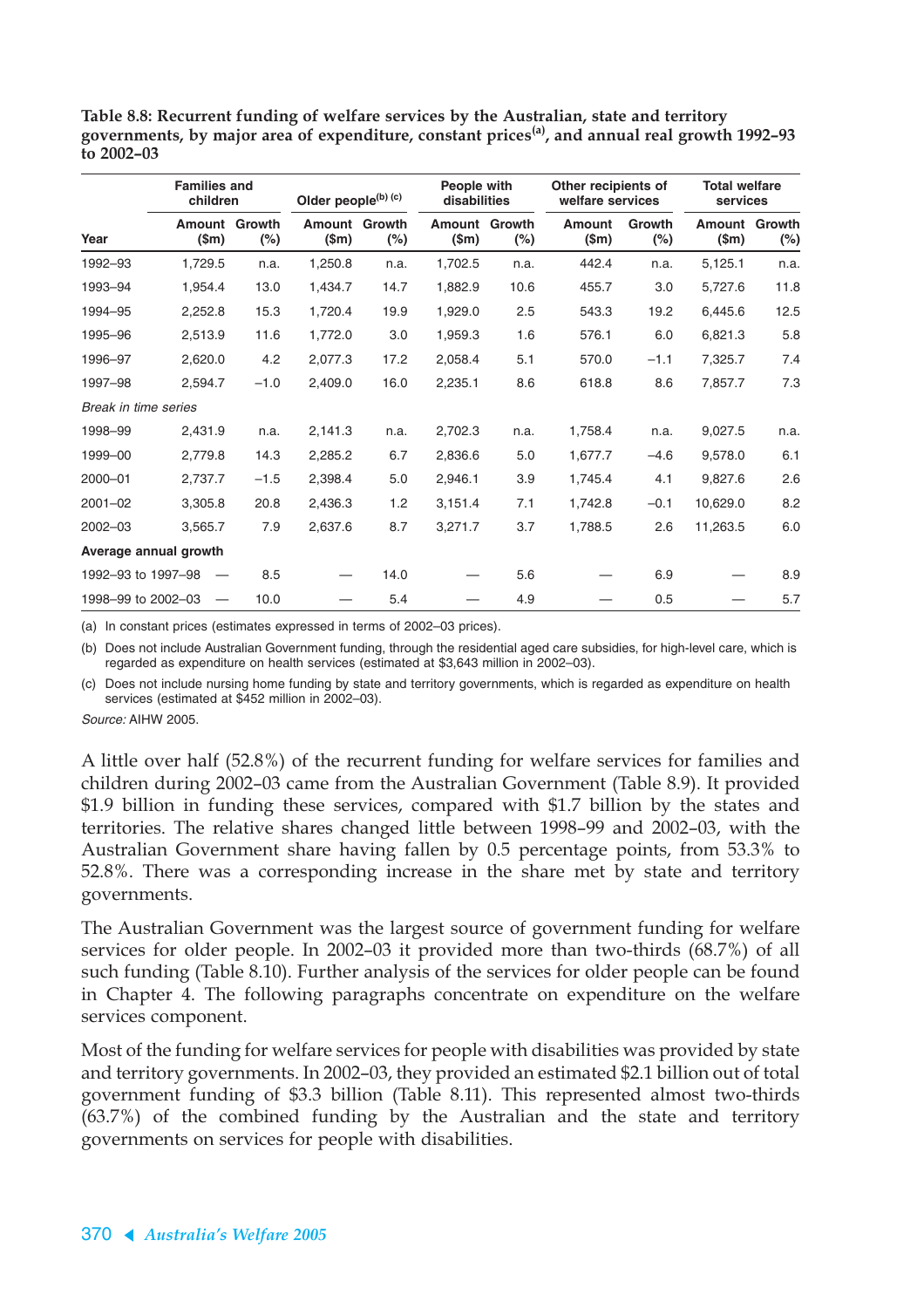|                      |                        | <b>Australian Government</b> |              | <b>State and territory</b><br>qovernment | <b>Total government</b> |              |  |
|----------------------|------------------------|------------------------------|--------------|------------------------------------------|-------------------------|--------------|--|
| Year                 | Amount (\$m) Share (%) |                              | Amount (\$m) | Share $(\%)$                             | Amount (\$m)            | Share $(\%)$ |  |
| 1992-93              | 611.5                  | 44.2                         | 772.1        | 55.8                                     | 1,383.6                 | 100.0        |  |
| 1993-94              | 758.9                  | 48.2                         | 814.4        | 51.8                                     | 1,573.3                 | 100.0        |  |
| 1994-95              | 952.6                  | 52.2                         | 872.2        | 47.8                                     | 1,824.8                 | 100.0        |  |
| 1995-96              | 1,088.4                | 52.5                         | 985.6        | 47.5                                     | 2,074.0                 | 100.0        |  |
| 1996-97              | 1,161.4                | 52.6                         | 1,044.6      | 47.4                                     | 2,206.0                 | 100.0        |  |
| 1997-98              | 1,089.2                | 49.1                         | 1,129.3      | 50.9                                     | 2,218.5                 | 100.0        |  |
| Break in time series |                        |                              |              |                                          |                         |              |  |
| 1998-99              | 1,139.7                | 53.3                         | 997.4        | 46.7                                     | 2,137.1                 | 100.0        |  |
| 1999-00              | 1,397.8                | 56.4                         | 1,078.9      | 43.6                                     | 2,476.7                 | 100.0        |  |
| 2000-01              | 1,360.4                | 53.5                         | 1,181.0      | 46.5                                     | 2,541.5                 | 100.0        |  |
| $2001 - 02$          | 1,685.3                | 52.8                         | 1,507.2      | 47.2                                     | 3,192.5                 | 100.0        |  |
| $2002 - 03$          | 1,881.9                | 52.8                         | 1,683.7      | 47.2                                     | 3,565.7                 | 100.0        |  |

**Table 8.9: Recurrent funding of welfare services by government for families and children, current prices, 1992–93 to 2002–03**

Source: AIHW 2005.

#### Table 8.10: Recurrent funding<sup>(a)</sup> for welfare services by government for older people, current **prices, 1992–93 to 2002–03**

| Australian Government <sup>(b)</sup> |                        |      | <b>State and territory</b><br>government <sup>(c)</sup> |              | <b>Total government</b> |              |
|--------------------------------------|------------------------|------|---------------------------------------------------------|--------------|-------------------------|--------------|
| Year                                 | Amount (\$m) Share (%) |      | Amount (\$m)                                            | Share $(\%)$ | Amount (\$m)            | Share $(\%)$ |
| 1992-93                              | 586.6                  | 58.6 | 414.0                                                   | 41.4         | 1,000.6                 | 100.0        |
| 1993-94                              | 800.7                  | 69.3 | 354.2                                                   | 30.7         | 1,154.9                 | 100.0        |
| 1994-95                              | 911.3                  | 65.4 | 482.2                                                   | 34.6         | 1,393.5                 | 100.0        |
| 1995-96                              | 916.8                  | 62.7 | 545.1                                                   | 37.3         | 1,461.9                 | 100.0        |
| 1996–97                              | 1,023.7                | 58.5 | 725.4                                                   | 41.5         | 1,749.1                 | 100.0        |
| 1997-98                              | 1,172.0                | 56.9 | 887.7                                                   | 43.1         | 2,059.7                 | 100.0        |
| Break in time series                 |                        |      |                                                         |              |                         |              |
| 1998-99                              | 1,324.1                | 70.5 | 555.4                                                   | 29.5         | 1,879.4                 | 100.0        |
| 1999-00                              | 1,356.3                | 66.7 | 676.4                                                   | 33.3         | 2,032.8                 | 100.0        |
| 2000-01                              | 1,539.4                | 69.1 | 688.2                                                   | 30.9         | 2,227.6                 | 100.0        |
| $2001 - 02$                          | 1,628.6                | 69.5 | 714.4                                                   | 30.5         | 2,342.9                 | 100.0        |
| $2002 - 03$                          | 1,810.9                | 68.7 | 826.7                                                   | 31.3         | 2,637.6                 | 100.0        |

(a) Includes only funding by the Australian Government and by state and territory governments.

(b) Does not include Australian Government funding, through the residential aged care subsidies, for high-level care, which is regarded as expenditure on health services (estimated at \$3,643 million in 2002–03).

(c) Does not include state and territory governments' funding for government nursing homes, which is regarded as expenditure on health services (estimated at \$452 million in 2002–03).

Source: AIHW 2005.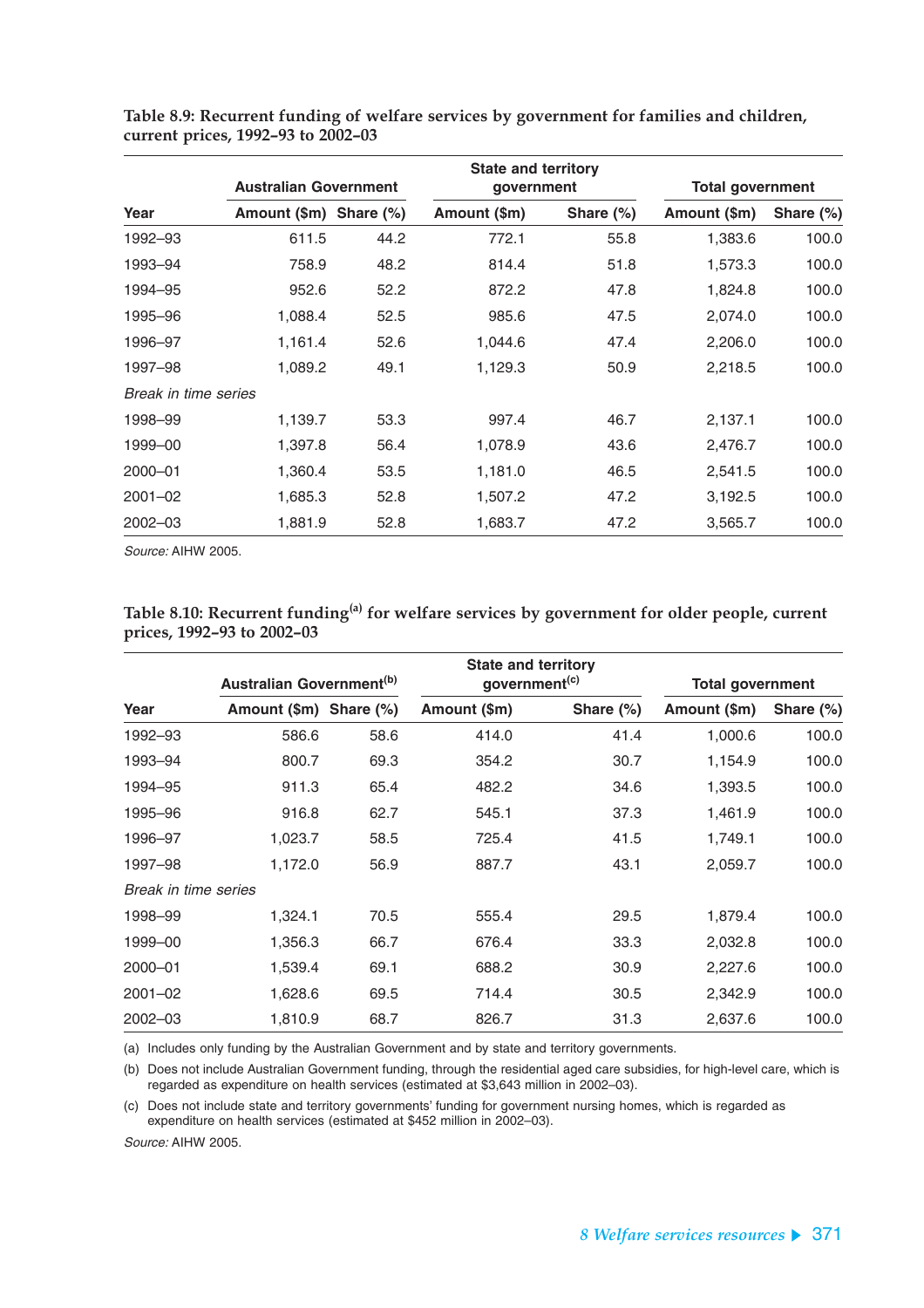Other welfare services (not elsewhere classified) comprise services to recipients not classified to the first three target groups. These include services for Aboriginal and Torres Strait Islander people; services for women who have been subject to domestic violence; prisoners' aid; care of refugees; pre-marital education, information and advice; homeless persons' assistance; and crime victim support, referral and crisis support services.

In 2002–03, recurrent government expenditure on these welfare services was \$1.8 billion. State and territory governments accounted for 75% of this amount.

|                      | <b>Australian Government</b> |      | State and territory government |              | <b>Total government</b> |           |
|----------------------|------------------------------|------|--------------------------------|--------------|-------------------------|-----------|
| Year                 | Amount (\$m) Share (%)       |      | Amount (\$m)                   | Share $(\%)$ | Amount (\$m)            | Share (%) |
| 1992-93              | 548.0                        | 40.2 | 814.0                          | 59.8         | 1,362.0                 | 100.0     |
| 1993-94              | 596.3                        | 39.3 | 919.4                          | 60.7         | 1,515.7                 | 100.0     |
| 1994–95              | 698.2                        | 44.7 | 864.3                          | 55.3         | 1,562.5                 | 100.0     |
| 1995-96              | 729.1                        | 45.1 | 887.3                          | 54.9         | 1,616.4                 | 100.0     |
| 1996–97              | 728.0                        | 42.0 | 1,005.2                        | 58.0         | 1,733.2                 | 100.0     |
| 1997-98              | 744.2                        | 38.9 | 1,166.8                        | 61.1         | 1,911.0                 | 100.0     |
| Break in time series |                              |      |                                |              |                         |           |
| 1998–99              | 867.0                        | 36.6 | 1,503.2                        | 63.4         | 2,370.2                 | 100.0     |
| 1999-00              | 886.7                        | 35.1 | 1,641.2                        | 64.9         | 2,527.9                 | 100.0     |
| 2000-01              | 985.2                        | 36.0 | 1,748.8                        | 64.0         | 2,734.0                 | 100.0     |
| $2001 - 02$          | 1,121.2                      | 36.8 | 1,923.0                        | 63.2         | 3,044.3                 | 100.0     |
| $2002 - 03$          | 1,188.5                      | 36.3 | 2,083.2                        | 63.7         | 3,271.7                 | 100.0     |

**Table 8.11: Recurrent funding(a) of welfare services by government for people with disabilities, current prices, 1992–93 to 2002–03**

(a) Includes only funding by the Australian Government and by state and territory governments.

Sources: Australian Government –- compiled from DHAC 1999, 2000, DoHA 2001, 2002, 2003; FaCS 1999, 2000, 2001, 2002, 2003; DIMIA unpublished data; Department of Veterans' Affairs unpublished data. State and territory government — Recurrent expenditure compiled from PC 2004; ABS unpublished public finance data.

#### **Australian Government recurrent funding**

Services to families and children and to older people accounted for the largest shares of Australian Government funding for welfare services in 2002–03: 35.3% and 34.0% of the total, respectively. The composition of services receiving Australian Government funding changed somewhat between 1998–99 and 2002–03. At the beginning of that period, estimated funding of services for older people represented 36.1% of its welfare services funding, while funding for families and children was lower, at 31.0%.

#### **State and territory government recurrent funding**

Services for people with disabilities and for families and children received substantial shares of state and territory government funding. Services for people with disabilities attracted more than one-third (35.1%) of such funding in 2002–03; this share has been fairly stable since 1998–99. The next largest share (28.4%) went to fund services for families and children; this share has risen noticeably since 1998–99.

The shares of state and territory funding that supported services for people with disabilities changed little between 1998–99 and 2002–03, generally remaining around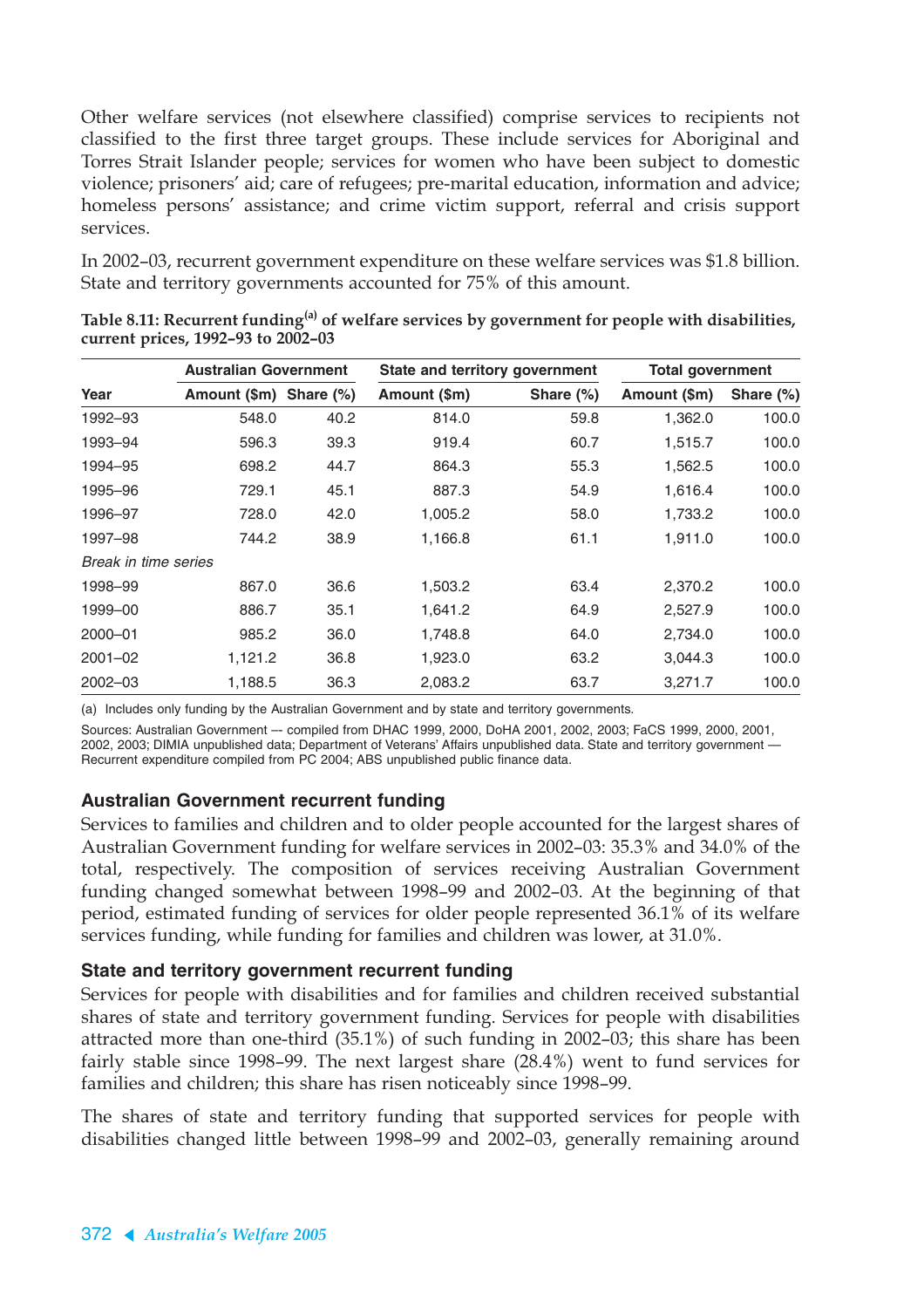35–36% of the total. Funding for services for families and children increased as a share of the total, from 23.4% in 1998–99 to 28.4% in 2002–03. This was counterbalanced by a decrease in the estimated share attributed to 'unidentified welfare services' (down from 28.3% to 22.6%).

### **Capital funding by governments**

Government funding for capital expenditure may take the form of direct outlays usually by state and territory or local governments—or it may involve grants and subsidies to support private sector investment in welfare services infrastructure.

Total welfare-related capital expenditure in 2002–03 was estimated at \$224.5 million (Table 8.12). Almost half of that—\$104.5 million or 46.5%—came from state and territory governments, and the remainder chiefly from the Australian Government.

Capital expenditure is, by nature, quite 'lumpy' –- that is, the relative shares of capital funding fluctuate from one year to the next. For example, in 1998–99 the amounts of funding by the Australian Government and the state and territory governments were almost equal, at \$99.5 million and \$99.6 million, respectively. In the next year, estimated funding by state and territory governments (\$116.8 million) was more than double that provided by the Australian Government (\$54.2 million).

|                      |                              | <b>State and territory</b> |              | Local      |              |
|----------------------|------------------------------|----------------------------|--------------|------------|--------------|
|                      | <b>Australian Government</b> | government                 | <b>Total</b> | government | <b>Total</b> |
| 1992-93              | 220.6                        | 239.0                      | 459.6        | 17.3       | 476.9        |
| 1993-94              | 182.6                        | 169.2                      | 351.8        | 27.6       | 379.4        |
| 1994-95              | 167.7                        | 34.4                       | 202.1        | 40.9       | 243.0        |
| 1995-96              | 137.7                        | 45.9                       | 183.6        | 33.7       | 217.3        |
| 1996-97              | 165.8                        | 76.3                       | 242.1        | 44.2       | 286.3        |
| 1997-98              | 85.2                         | 61.5                       | 146.7        | 48.0       | 194.7        |
| Break in time series |                              |                            |              |            |              |
| 1998-99              | 99.5                         | 99.6                       | 199.1        | 28.5       | 227.6        |
| 1999-00              | 54.2                         | 116.8                      | 171.0        | 38.4       | 209.4        |
| 2000-01              | 75.7                         | 173.7                      | 249.4        | 21.6       | 271.0        |
| $2001 - 02$          | 67.5                         | 106.1                      | 173.6        | 15.5       | 189.0        |
| $2002 - 03$          | 76.5                         | 104.5                      | 181.0        | 43.4       | 224.5        |

**Table 8.12: Government funding for welfare-related capital expenditure, current prices, 1992–93 to 2002–03 (\$m)**

Source: AIHW 2005.

### **Indirect government funding**

Two forms of indirect funding of welfare services are examined here. They are tax expenditures, most of which flow to people involved in the provision or funding of welfare services; and concessions to or for people within social groups in need of special assistance.

**Tax expenditures** include concessions such as exemptions, deductions, rebates, reduced rates and deferral of tax liability.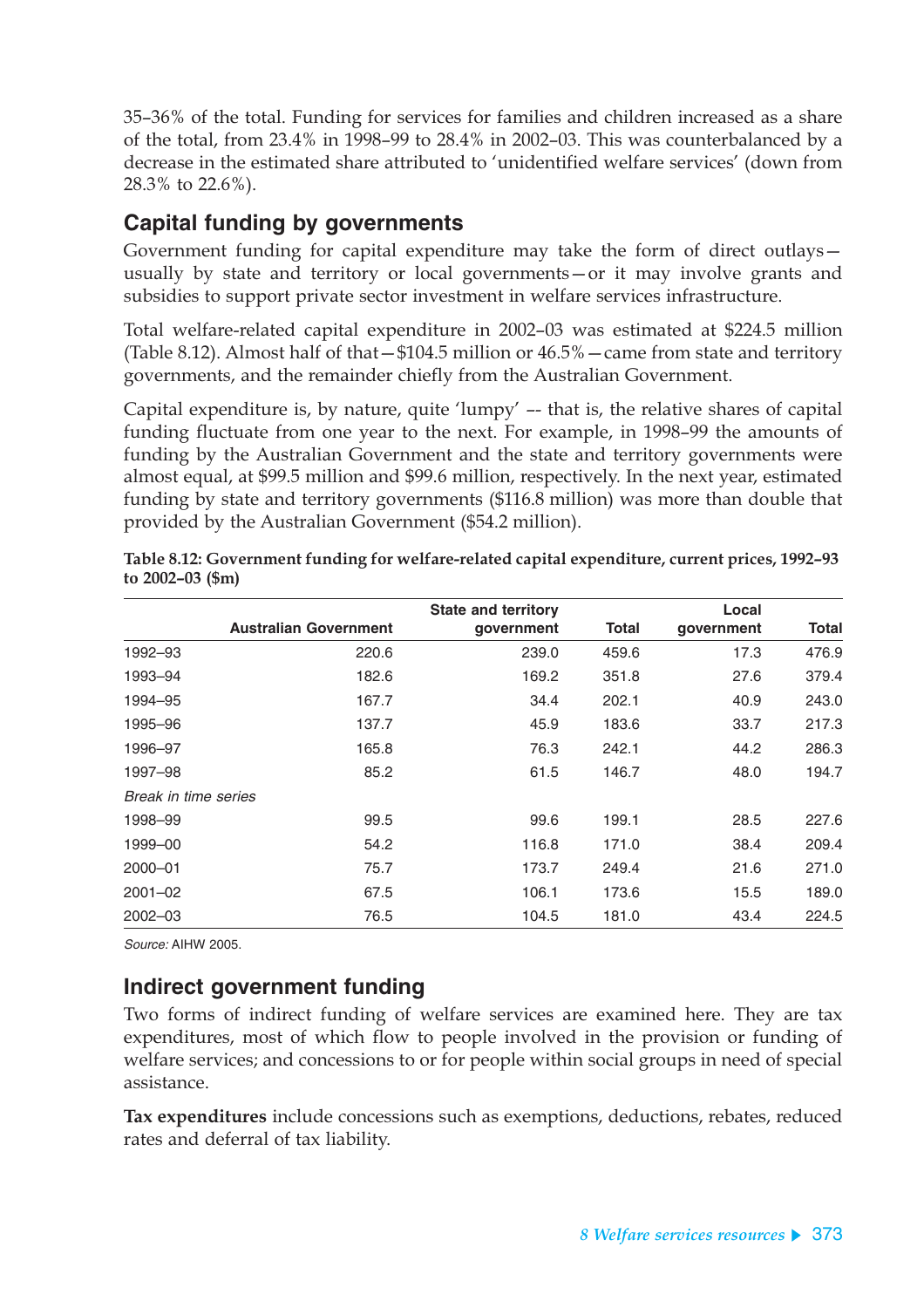Some tax expenditures go (in the form of tax deductions) to individual taxpayers who make donations or gifts to organisations that provide services or who directly provide care to dependants assessed as being in need of assistance. Tax expenditures flowing to such individuals in 2002–03 were estimated at \$680 million (Table 8.13: Tax expenditures by governments for welfare services, current prices, 1995–96 to 2002–03 (\$m)13).

A second form of tax expenditure relates to special treatments afforded to service providers in respect of some inputs to the services they provide. The major such tax expenditures in 2002–03 were exemption from the Australian Government's fringe benefits tax for benevolent organisations (\$165 million); and exemptions from a number of state and territory government taxes, including payroll tax (\$207 million), land tax (\$104 million) and stamp duty and bank taxes (\$259 million). In all, estimated tax expenditures related to inputs totalled \$735 million in 2002–03.

**Table 8.13: Tax expenditures by governments for welfare services, current prices, 1995–96 to 2002–03 (\$m)**

| Tax expenditure type                                                  |       | 1995-96 1996-97 | 1997–98 | 1998-99 | 1999-00 | 2000-01 |        | $2001 - 02$ $2002 - 03$ |
|-----------------------------------------------------------------------|-------|-----------------|---------|---------|---------|---------|--------|-------------------------|
| Donations to benevolent<br>institutions                               | 160   | 169             | 184     | 230     | 250     | 300     | 310    | 340                     |
| Tax offset for housekeeper<br>who cares for a prescribed<br>dependant | 579   | 400             | 400     | 420     | 430     | 360     | 340    | 340                     |
| Australian Government tax exemptions on inputs                        |       |                 |         |         |         |         |        |                         |
| Fringe benefits tax                                                   | 75    | 150             | 180     | 60      | 210     | 230     | 230    | 165                     |
| Wholesale sales tax                                                   | 137   | 153             | 172     | 207     | 227     |         |        |                         |
| State and territory government tax exemptions on inputs               |       |                 |         |         |         |         |        |                         |
| Payroll tax                                                           | 91    | 102             | 115     | 138     | 151     | 167     | 183    | 207                     |
| Land tax                                                              | 46    | 51              | 57      | 69      | 76      | 83      | 92     | 104                     |
| Stamp duty, etc.                                                      | 114   | 127             | 144     | 172     | 189     | 209     | 229    | 259                     |
| <b>Total input tax exemptions</b>                                     | 463   | 583             | 668     | 645     | 853     | 689     | 734    | 735                     |
| Total tax expenditures                                                | 1,226 | 1,179           | 1,278   | 1,295   | 1,533   | 1,349   | 1,384  | 1,415                   |
| Total welfare services<br>expenditure                                 | 9,069 | 9,958           | 10,874  | 12,087  | 13,096  | 14,026  | 15,289 | 17,130                  |
| Tax expenditure proportion<br>of total welfare spending $(\%)$        | 13.5  | 11.8            | 11.8    | 10.7    | 11.7    | 9.6     | 9.1    | 8.3                     |

Source: AIHW 2005.

The proportion of welfare services expenditure that is funded through identified tax expenditures fell from 13.5% in 1995–96 to 8.3% in 2002–03. This was influenced, to a large extent, by the removal of one major input tax expenditure—exemption from wholesale sales tax—following the reform of the tax system by the Australian Government in 2000. But, even if the new wholesale sales tax arrangement is backcast, tax expenditures as a proportion of total welfare services expenditure fell from 12.0% in 1995–96 to 8.3% in 2002–03.

**Concessions** that are allowed by government service providers are treated as indirect government expenditures, and some of these are classified as indirect expenditures on welfare services. Estimates of such welfare-related concessions are included in the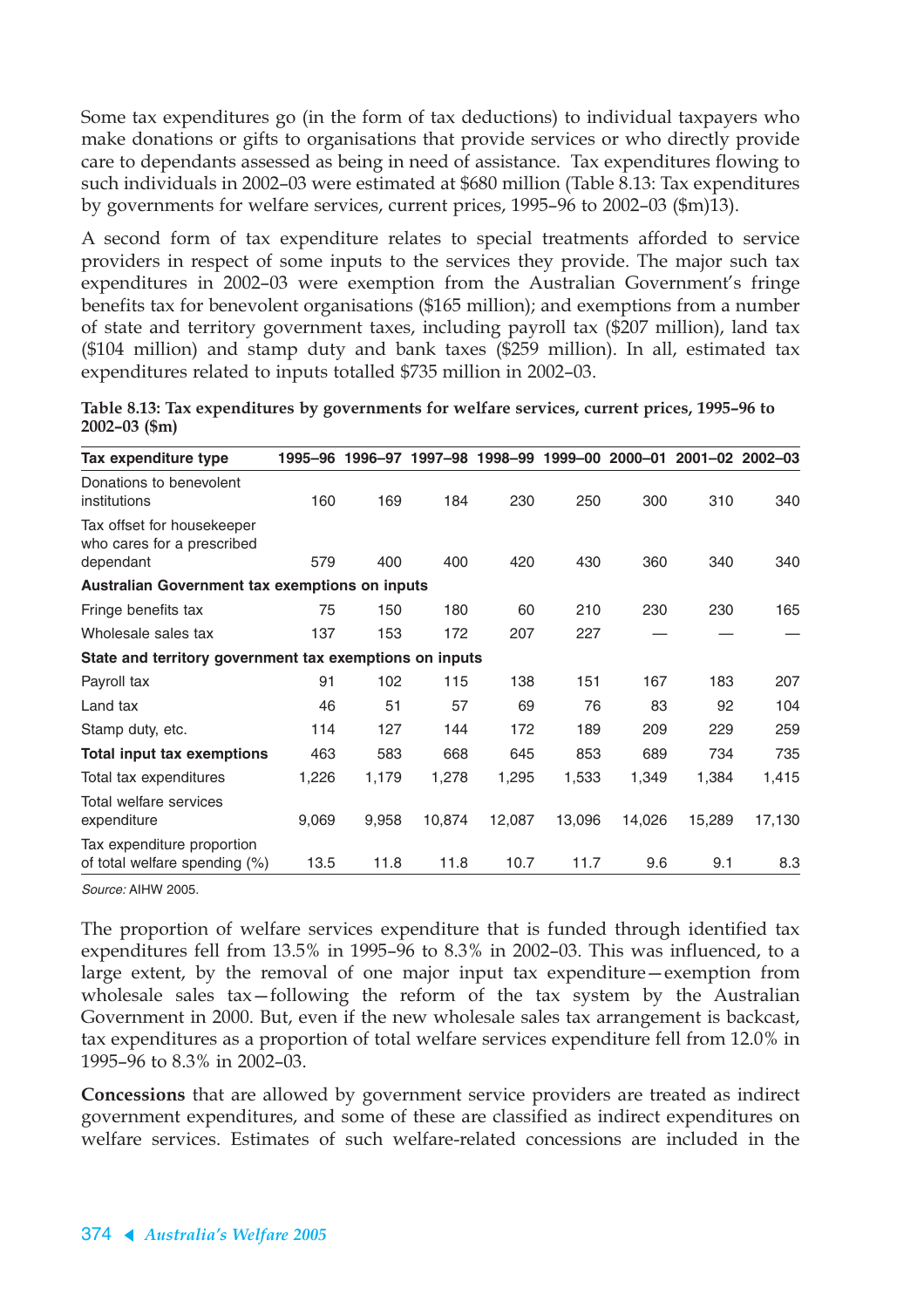expenditure accounts as 'core' concessions; they include concessions on electricity, public transport, water and sewerage and on local government rates. In 2002–03, indirect expenditure by governments through core concessions was estimated at \$1,146.5 million (Table 8.14). Some other government concessions are available to individuals (such as schoolchildren) who are outside the accepted welfare services target group categories; they are not included in the figures presented here.

In earlier years, eligibility for many state and territory government concessions was restricted to people identified by governments as requiring such assistance (usually limited to full-rate social security pensioners and beneficiaries and eligible veterans). Since 1997–98, however, the Australian Government has entered into agreements with the states and territories to extend eligibility for concessions to a much broader range of social security recipients.

| Year        | <b>Electricity</b> | <b>Public transport</b>                           | Water and sewerage                                                                                     |       | <b>Council rates Total concessions</b> |
|-------------|--------------------|---------------------------------------------------|--------------------------------------------------------------------------------------------------------|-------|----------------------------------------|
|             |                    | <b>Estimated total expenditure on concessions</b> |                                                                                                        |       |                                        |
| 1998-99     | 178.5              | 412.4                                             | 160.0                                                                                                  | 220.6 | 971.5                                  |
| 1999-00     | 212.6              | 402.6                                             | 161.9                                                                                                  | 226.3 | 1,003.5                                |
| 2000-01     | 228.6              | 420.8                                             | 178.9                                                                                                  | 221.0 | 1,049.3                                |
| $2001 - 02$ | 263.0              | 429.4                                             | 188.9                                                                                                  | 248.1 | 1,129.4                                |
| $2002 - 03$ | 258.7              | 439.2                                             | 190.8                                                                                                  | 257.9 | 1,146.5                                |
|             |                    |                                                   | Funded by Australian Government through extension of fringe benefits funding to states and territories |       |                                        |
| 1998-99     | 27.9               | 64.4                                              | 25.0                                                                                                   | 34.5  | 151.8                                  |
| 1999-00     | 32.9               | 62.3                                              | 25.1                                                                                                   | 35.0  | 155.3                                  |
| 2000-01     | 35.8               | 66.0                                              | 28.0                                                                                                   | 34.6  | 164.5                                  |
| $2001 - 02$ | 39.8               | 65.0                                              | 28.6                                                                                                   | 37.5  | 170.9                                  |
| $2002 - 03$ | 40.2               | 68.3                                              | 29.7                                                                                                   | 40.1  | 178.3                                  |
|             |                    | Funded by states and territories from own sources |                                                                                                        |       |                                        |
| 1998-99     | 150.6              | 347.9                                             | 135.0                                                                                                  | 186.2 | 819.7                                  |
| 1999-00     | 179.7              | 340.3                                             | 136.9                                                                                                  | 191.3 | 848.2                                  |
| 2000-01     | 192.8              | 354.8                                             | 150.8                                                                                                  | 186.3 | 884.8                                  |
| $2001 - 02$ | 223.3              | 364.4                                             | 160.4                                                                                                  | 210.6 | 958.6                                  |
| 2002-03     | 218.4              | 370.9                                             | 161.1                                                                                                  | 217.8 | 968.2                                  |

**Table 8.14: Core government concessions for welfare services target populations, current prices, 1998–99 to 2001–02 (\$m)**

Source: AIHW 2005.

## **Non-government sector funding**

There are two major non-government sources of funding for welfare services:

- funding provided by NGCSOs from their own sources—in 2002–03, NGCSOs provided \$2,019.2 million from their own sources (Table 8.15); and
- fees charged to the clients of services—in 2002–03, client fees provided \$3,210.5 million (Table 8.16).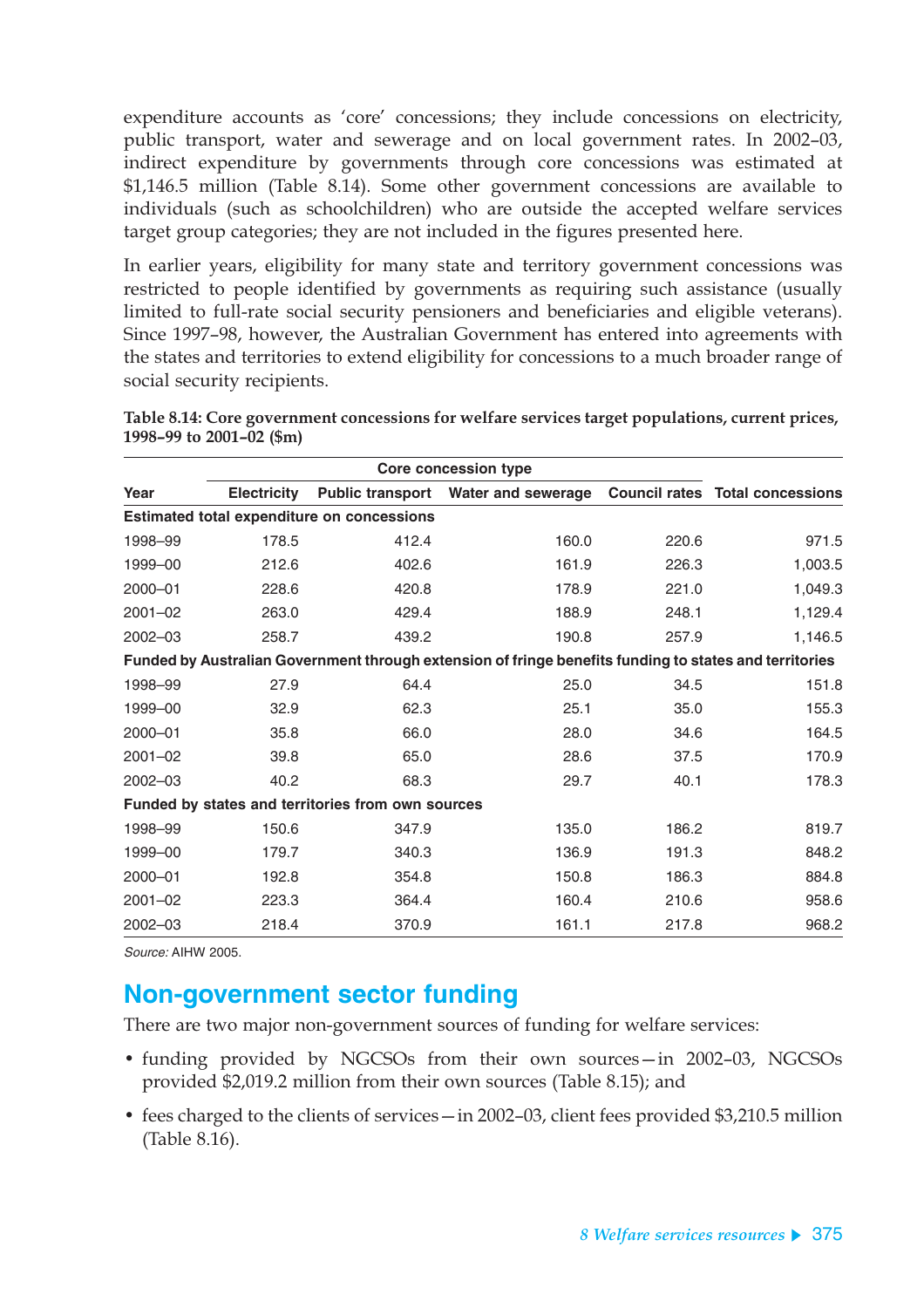|                      |                        | <b>Total expenditure</b> |                        |                        |                          |                        |                        |                        |  |
|----------------------|------------------------|--------------------------|------------------------|------------------------|--------------------------|------------------------|------------------------|------------------------|--|
|                      |                        | <b>Governments</b>       |                        | <b>NGCSOs</b>          |                          | <b>Client fees</b>     |                        | by NGCSOs              |  |
| Year                 | <b>Amount</b><br>\$m\$ | <b>Share</b><br>$(\%)$   | <b>Amount</b><br>(\$m) | <b>Share</b><br>$(\%)$ | <b>Amount</b><br>$(\$m)$ | <b>Share</b><br>$(\%)$ | <b>Amount</b><br>(\$m) | <b>Share</b><br>$(\%)$ |  |
| 1992-93              | 1,846.0                | 46.9                     | 934.0                  | 23.7                   | 1,153.0                  | 29.3                   | 3,933.0                | 100.0                  |  |
| 1993-94              | 2,074.0                | 47.9                     | 990.0                  | 22.8                   | 1,270.0                  | 29.3                   | 4,334.0                | 100.0                  |  |
| 1994–95              | 1,973.0                | 45.8                     | 995.0                  | 23.1                   | 1,338.0                  | 31.1                   | 4,306.0                | 100.0                  |  |
| 1995–96              | 2,305.0                | 46.5                     | 1,039.0                | 21.0                   | 1,608.0                  | 32.5                   | 4,952.0                | 100.0                  |  |
| 1996-97              | 2,552.0                | 46.2                     | 1,143.0                | 20.7                   | 1,831.0                  | 33.1                   | 5,526.0                | 100.0                  |  |
| 1997-98              | 2,895.0                | 46.5                     | 1,229.0                | 19.7                   | 2,103.0                  | 33.8                   | 6,227.0                | 100.0                  |  |
| Break in time series |                        |                          |                        |                        |                          |                        |                        |                        |  |
| 1998–99              | 2,805.4                | 46.8                     | 1,368.3                | 22.8                   | 1,816.2                  | 30.3                   | 5,989.8                | 100.0                  |  |
| 1999-00              | 2,951.5                | 44.8                     | 1,550.4                | 23.6                   | 2,080.6                  | 31.6                   | 6,582.5                | 100.0                  |  |
| 2000-01              | 3,383.5                | 46.6                     | 1,620.4                | 22.3                   | 2,256.6                  | 31.1                   | 7,260.5                | 100.0                  |  |
| $2001 - 02$          | 3,887.1                | 48.8                     | 1,741.4                | 21.9                   | 2,340.6                  | 29.4                   | 7,969.0                | 100.0                  |  |
| $2002 - 03$          | 4,319.8                | 47.9                     | 2,019.2                | 22.4                   | 2,671.9                  | 29.7                   | 9,010.8                | 100.0                  |  |

**Table 8.15: Recurrent funding of NGCSOs' welfare services expenditure, amount and share, by source of funds, current prices, 1992–93 to 2002–03**

Source: AIHW 2005.

**Table 8.16: Funding of welfare services, through fees paid by clients, amount and share, by provider sector, current prices, 1998–99 to 2002–03**

|             | <b>Governments</b> |                     | <b>NGCSOs</b>     |                        | <b>Households as providers</b><br>of informal childcare |                        | Total client fee funding |                        |
|-------------|--------------------|---------------------|-------------------|------------------------|---------------------------------------------------------|------------------------|--------------------------|------------------------|
| Year        | Amount<br>(\$m)    | <b>Share</b><br>(%) | Amount<br>$(\$m)$ | <b>Share</b><br>$(\%)$ | Amount<br>$(\$m)$                                       | <b>Share</b><br>$(\%)$ | <b>Amount</b><br>$(\$m)$ | <b>Share</b><br>$(\%)$ |
| 1998-99     | 292.9              | 12.6                | 1,816.2           | 78.4                   | 206.7                                                   | 8.9                    | 2,315.8                  | 100.0                  |
| 1999-00     | 276.9              | 10.8                | 2,080.6           | 81.5                   | 195.2                                                   | 7.6                    | 2,552.7                  | 100.0                  |
| $2000 - 01$ | 319.4              | 11.6                | 2,256.6           | 81.8                   | 184.3                                                   | 6.7                    | 2.760.3                  | 100.0                  |
| $2001 - 02$ | 345.0              | 12.1                | 2,340.6           | 81.9                   | 174.0                                                   | 6.1                    | 2,859.6                  | 100.0                  |
| $2002 - 03$ | 344.6              | 10.7                | 2,671.9           | 83.2                   | 194.0                                                   | 6.0                    | 3,210.5                  | 100.0                  |

Source: AIHW 2005.

Most client fee funding in 2002–03 was directed to services provided by NGCSOs. These were for privately provided services such as private childcare services and care facilities for older people. Client fee funding of services provided by NGCSOs in 2002–03 was estimated at \$2,671.9 million, or 83.2% of total estimated client fee funding for welfare services.

In the case of client fee funding of services provided by households, the only estimates that are available relate to childcare services. It is estimated that \$194.0 million was provided by clients to support childcare services provided by households in 2002–03; this represented 6.0% of all identified client fee funding.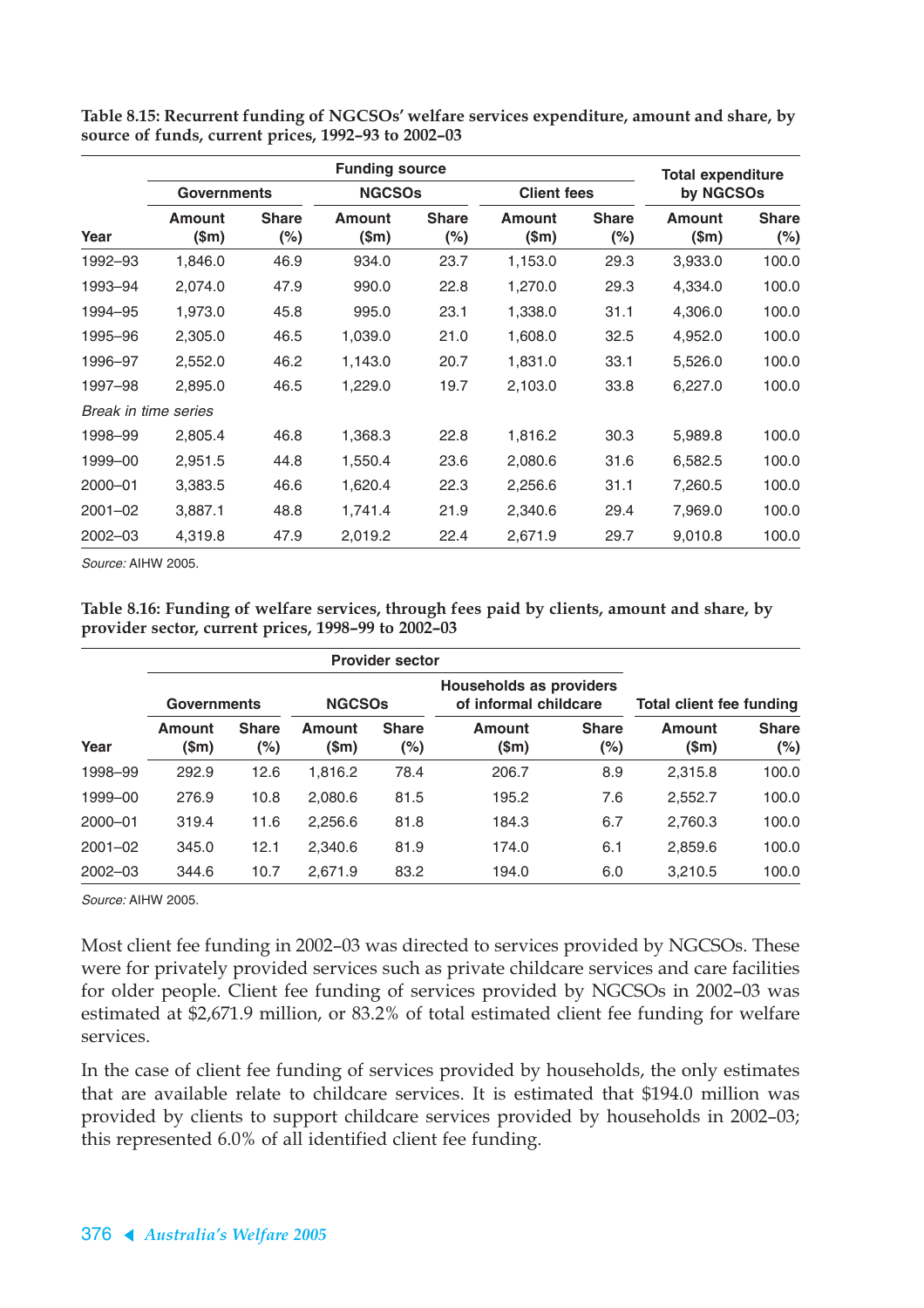It is possible that some of the informal care provided by households to older people and people with disabilities may also have attracted funding from this source, but information that would support estimation of the expenditure and funding for such informal services is not available.

# **8.5 Welfare-related social expenditure**

This section looks at Australia's spending on welfare services in the context of its overall social expenditure. This provides a broader picture than can service expenditures alone of the levels of support provided to people in need of assistance. Examining overall social expenditure helps to abstract from some of the fluctuations that can occur when funding for services is replaced by cash benefits to individuals and families (to provide them with greater capacity to purchase services, for example).

For the purposes of this analysis, the scope of social expenditures has been confined to those directed at groups in society that would access the types of services usually covered in analyses of expenditures on welfare services. The international social expenditure (SOCX) classifications that have been developed by the OECD provide the broad framework for this analysis. For the analysis below, the SOCX classifications have been limited to welfare-related categories by excluding some classes of expenditure (Table 8.17).

| SOCX category no. | <b>SOCX category title</b>    | <b>Treatment</b>        |  |
|-------------------|-------------------------------|-------------------------|--|
| 1                 | Old age                       | Included                |  |
| 2                 | Survivors <sup>(a)</sup>      | Included                |  |
| 3                 | Incapacity-related benefits   | Included                |  |
| $\overline{4}$    | Health                        | Excluded                |  |
| 5                 | Family                        | Included                |  |
| 6                 | Active labour market programs | Excluded                |  |
| $\overline{7}$    | Unemployment                  | Excluded                |  |
| 8                 | Housing                       | Excluded <sup>(b)</sup> |  |
| 9                 | Other social policy areas     | Excluded <sup>(c)</sup> |  |

**Table 8.17: SOCX categories and their treatment in respect of welfare-related social expenditure**

(a) 'Survivors' refers to widowed spouses and orphans.

(b) All expenditures on housing classified by OECD into category 9 are excluded except those expenditures that come within the scope of the ABS government purpose classification (GPC) 262 'welfare services'. For Australia the included housing expenditures have been included in category 9.

(c) Includes social expenditures classified by ABS to GPC 2619 'Social security (nec)' and those housing expenditures that come within the scope of the GPC 262 class.

Estimated welfare-related social expenditure in Australia during 2002–03 was \$69.1 billion (Table 8.18). Just over three-quarters (75.2% or \$52.0 billion) of this was in the form of cash benefits and the rest was benefits-in-kind.

Most expenditure on cash benefits in 2002–03 was directed to older people (\$22.0 billion) and families (\$18.7 billion).

The expenditure on benefits-in-kind here relates to expenditure on welfare services. Overall, they accounted for around one-quarter (24.8%) of estimated welfare-related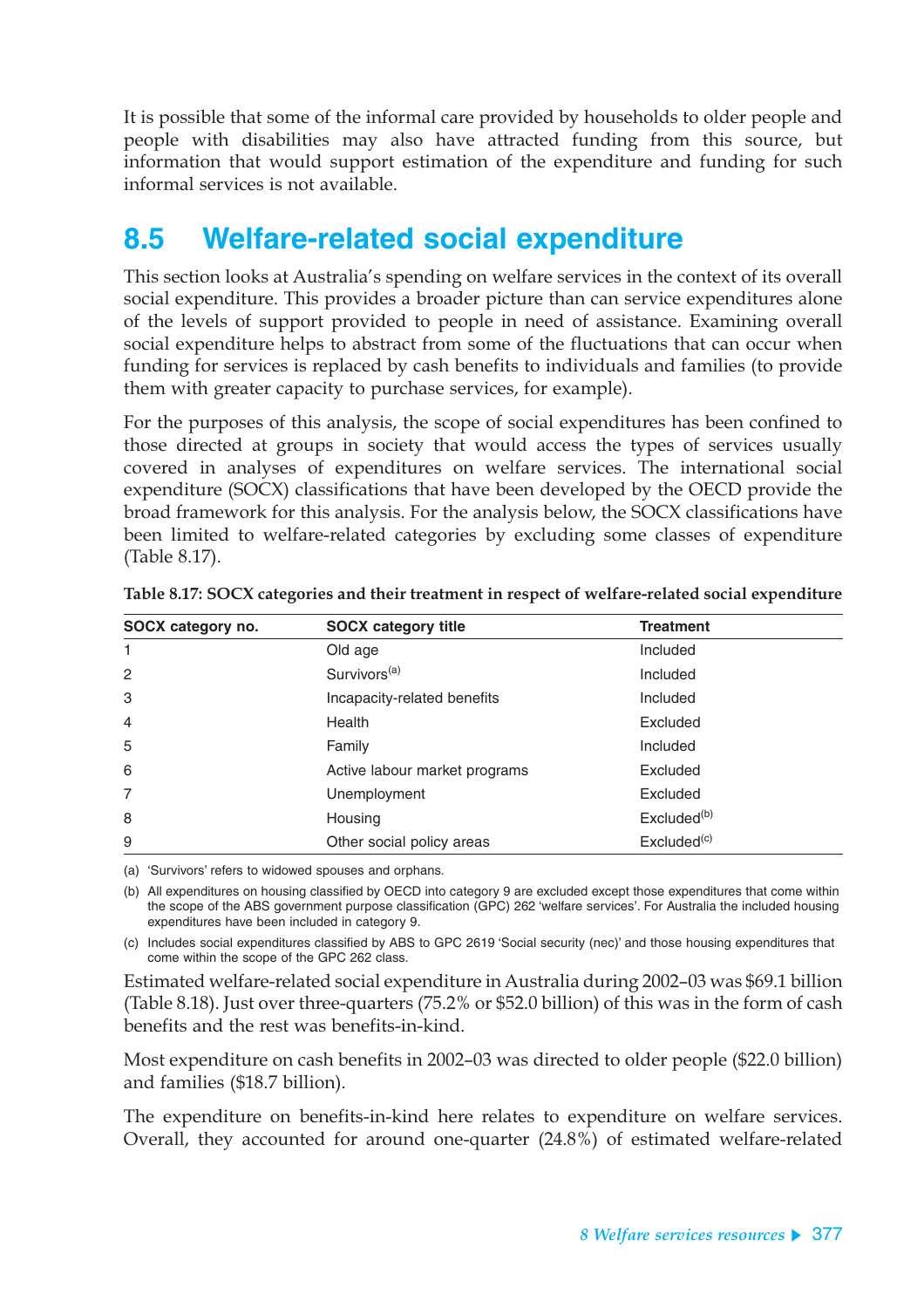social expenditures in 2002–03. Benefits-in-kind accounted for 26.2% of welfare-related social expenditures for people with disabilities, and this changed only marginally over the period since 1998–99, when it was estimated at 25.8%. In the case of older people, benefits-in-kind played a somewhat lesser role than for people with disabilities. In 2002–03, estimated benefits-in-kind comprised 10.7% of the welfare-related social expenditures for older people. The corresponding proportion for families was 16.0%.

| <b>SOCX category</b>           | 1998-99  | 1999-00  | $2000 - 01$ | $2001 - 02$ | $2002 - 03$ |
|--------------------------------|----------|----------|-------------|-------------|-------------|
| 1. Old age                     |          |          |             |             |             |
| Cash benefits <sup>(a)</sup>   | 16,424.4 | 16,826.6 | 22,369.8    | 20,916.6    | 22,044.2    |
| Benefits-in-kind               | 1,879.4  | 2,032.8  | 2,227.6     | 2,342.9     | 2,637.6     |
| Total                          | 18,303.8 | 18,859.3 | 24,597.4    | 23,259.6    | 24,681.8    |
| 2. Survivors                   |          |          |             |             |             |
| Cash benefits <sup>(b)</sup>   | 1,402.7  | 1,425.9  | 1,608.3     | 1,751.8     | 1,840.9     |
| 3. Incapacity-related benefits |          |          |             |             |             |
| Cash benefits                  | 6,801.6  | 7,135.4  | 8,039.7     | 8,704.1     | 9,209.1     |
| Benefits-in-kind               | 2,370.2  | 2,527.9  | 2,734.0     | 3,044.3     | 3,271.7     |
| Total                          | 9,171.9  | 9,663.3  | 10,773.7    | 11,748.4    | 12,480.7    |
| 5. Family                      |          |          |             |             |             |
| Cash benefits                  | 12,040.1 | 13,938.7 | 17,285.8    | 18,606.7    | 18,703.4    |
| Benefits-in-kind               | 2,137.1  | 2,476.7  | 2,541.5     | 3,192.5     | 3,565.7     |
| Total                          | 14,177.2 | 16,415.4 | 19,827.3    | 21,799.1    | 22,269.1    |
| 9. Other social policy areas   |          |          |             |             |             |
| Cash benefits                  | 204.1    | 120.1    | 139.9       | 149.5       | 156.7       |
| Benefits-in-kind               | 5,700.7  | 6,059.5  | 6,523.3     | 6,708.9     | 7,655.5     |
| Total                          | 5,904.8  | 6,179.6  | 6,663.2     | 6,858.5     | 7,812.2     |
| <b>Total</b>                   |          |          |             |             |             |
| <b>Cash benefits</b>           | 36,873.0 | 39,446.7 | 49,443.5    | 50,128.6    | 51,954.2    |
| <b>Benefits-in-kind</b>        | 12,087.4 | 13,096.7 | 14,026.4    | 15,288.6    | 17,130.5    |
| <b>Total</b>                   | 48,960.4 | 52,543.4 | 63,469.9    | 65,417.3    | 69,084.7    |

**Table 8.18: Social expenditure, current prices, 1998–99 to 2002–03 (\$m)**

(a) Not including mandatory employer superannuation contribution of \$22,899 million, \$25,955 million, \$27,416 million, \$28,574 million, and \$34,676 million in 1998–99, 1999–00, 2000–01, 2001–02, and 2002–03 respectively.

(b) Benefits in-kind for survivors should include welfare services provided to widows. But in the Australian data, these are classified to the SOCX category 'Other social policy'. Category 9 also includes all recurrent funding for welfare services by local governments, plus government capital expenditure, and expenditure by NGCSOs and households.

Sources: Benefits-in-kind: AIHW; Cash benefits: FaCS 1999, 2000, 2001, 2002, 2003.

International comparisons of social expenditures have been drawn from the SOCX database. The latest year for which comprehensive estimates are available is 2001. In that year, all OECD members, except Turkey, reported social expenditures (Table 8.19).

Overall, Australia's social expenditure as a proportion of GDP was estimated at 13.7% in 2001 if superannuation payments are included in social expenditures and 9.2% if they are excluded. The former is about the middle of the range of expenditures and above the weighted mean for all OECD countries (11.6%).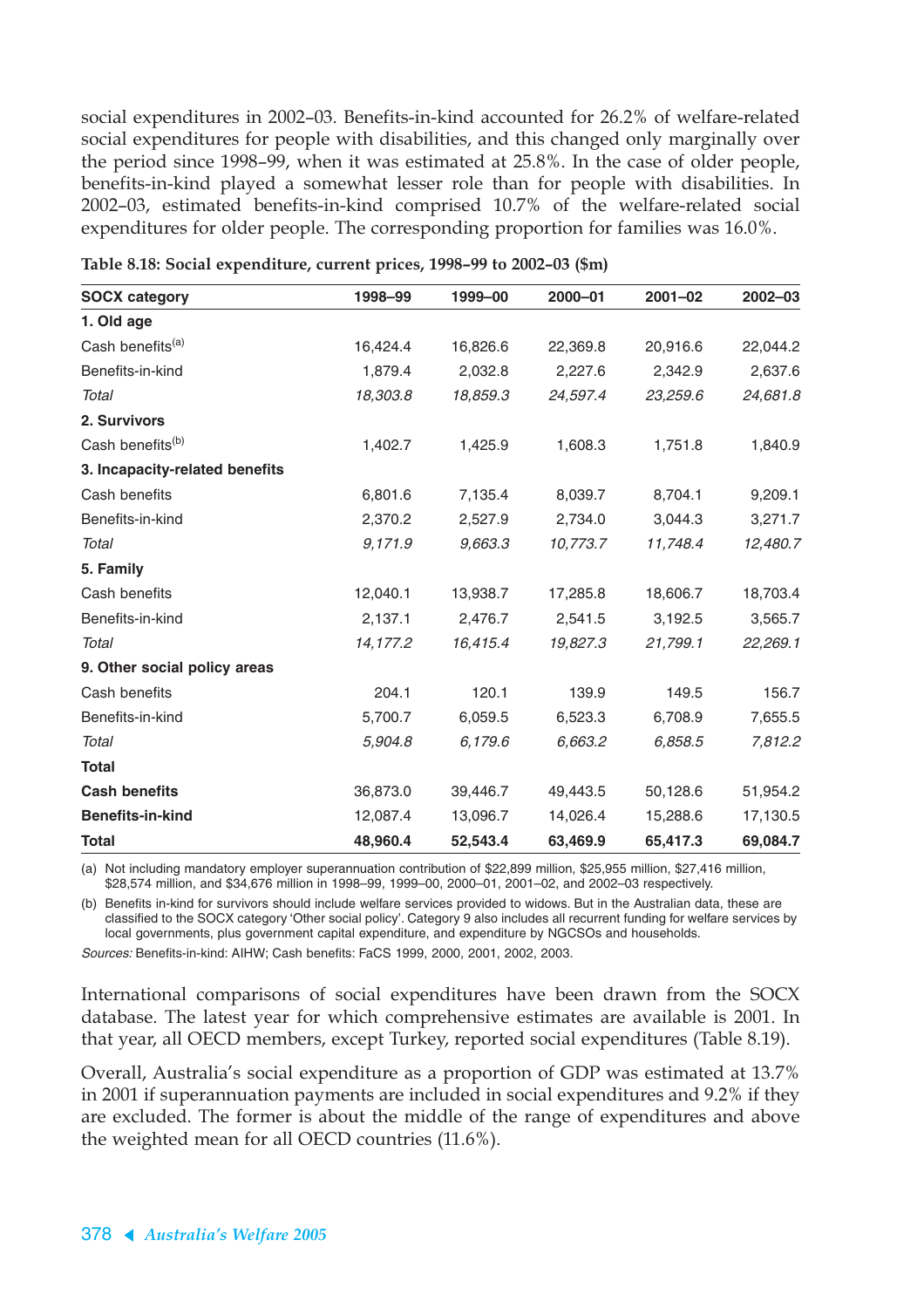|                           |           |                  | <b>SOCX category</b> |               |              |                      |            |
|---------------------------|-----------|------------------|----------------------|---------------|--------------|----------------------|------------|
|                           |           |                  | Incapacity-          |               |              |                      | Total as % |
| Country <sup>(b)</sup>    | Old age   | <b>Survivors</b> | related              | <b>Family</b> | <b>Other</b> | Total <sup>(c)</sup> | of GDP     |
| Austria                   | 32,648    | 8,137            | 10,380               | 8,902         | 1,477        | 61,544               | 20.2       |
| Switzerland               | 33,644    | 4,445            | 12,246               | 3,738         | 1,801        | 55,874               | 19.6       |
| Sweden                    | 29,468    | 1,978            | 18,429               | 9,328         | 1,997        | 61,200               | 19.1       |
| Germany                   | 326,631   | 12,116           | 101,134              | 55,663        | 14,566       | 510,109              | 18.2       |
| Greece                    | 31,590    | 2,145            | 4,461                | 4,552         | 1,535        | 44,284               | 17.8       |
| France                    | 230,104   | 32,465           | 46,456               | 60,735        | 8,531        | 378,291              | 17.5       |
| Poland                    | 45,599    | 11,362           | 29,685               | 5,077         | 1,212        | 92,934               | 17.4       |
| Belgium                   | 32,273    | 9,861            | 12,130               | 8,602         | 1,533        | 64,399               | 17.3       |
| Denmark                   | 17,384    | 23               | 8,630                | 7,933         | 2,199        | 36,169               | 17.3       |
| Norway                    | 14,946    | 658              | 13,615               | 7,076         | 1,378        | 37,674               | 17.1       |
| Italy                     | 221,989   | 51,057           | 41,624               | 19,301        | 702          | 334,674              | 17.0       |
| Finland                   | 14,669    | 1,781            | 7,074                | 5,510         | 958          | 29,992               | 16.4       |
| Luxembourg                | 2,175     | 174              | 1,038                | 1,000         | 63           | 4,451                | 15.3       |
| United Kingdom            | 182,830   | 12,530           | 54,512               | 47,455        | 3,996        | 301,324              | 14.2       |
| Hungary                   | 14,182    | 514              | 4,783                | 4,442         | 334          | 24,256               | 13.7       |
| Portugal                  | 19,446    | 3,650            | 7,208                | 2,847         | 649          | 33,801               | 13.7       |
| Australia <sup>(d)</sup>  | 55,826    | 1,752            | 11,748               | 21,799        | 6,858        | 97,984               | 13.7       |
| Australia <sup>(e)</sup>  | 23,260    | 1,752            | 11,748               | 21,799        | 6,858        | 65,417               | 9.2        |
| Netherlands               | 39,156    | 4,176            | 29,611               | 6,993         | 3,847        | 83,784               | 13.6       |
| Iceland                   | 606       | 63               | 468                  | 284           | 48           | 1,469                | 13.3       |
| <b>Czech Republic</b>     | 13,607    | 1,870            | 6,108                | 3,243         | 1,255        | 26,084               | 12.8       |
| Slovak Republic           | 5,662     | 139              | 1,947                | 1,249         | 980          | 9,977                | 12.2       |
| Spain                     | 95,390    | 6,565            | 27,198               | 5,770         | 1,721        | 136,643              | 11.9       |
| Japan                     | 354,488   | 54,606           | 29,886               | 27,039        | 7,306        | 473,324              | 10.5       |
| New Zealand               | 5,272     | 121              | 3,130                | 2,417         | 100          | 11,039               | 9.9        |
| Canada                    | 59,270    | 5,360            | 10,142               | 10,888        | 29,955       | 115,616              | 9.4        |
| Mexico                    | 90,184    | 2,026            | 1,826                | 3,530         | 2,527        | 100,092              | 8.3        |
| <b>United States</b>      | 702,677   | 111,813          | 180,995              | 51,000        | 63,515       | 1,110,000            | 8.3        |
| Ireland                   | 4,095     | 1,225            | 2,166                | 2,507         | 730          | 10,724               | 7.0        |
| Korea                     | 12,273    | 2,049            | 6,076                | 1,599         | 4,750        | 26,748               | 2.7        |
| OECD total <sup>(b)</sup> | 2,655,518 | 344,662          | 684,708              | 390,481       | 166,525      | 4,241,895            | 11.6       |

**Table 8.19: Social expenditure(a) by SOCX category, OECD countries, current prices, 2001 (\$m)**

(a) Includes public and mandatory private social expenditures.

(b) Excludes Turkey.

(c) Excludes health, active labour market programs, unemployment and housing.

(d) Including superannuation payments.

(e) Excluding superannuation payments.

Note: Expenditures converted to Australian dollar values using GDP purchasing power parities.

Source: OECD SOCX database 2004.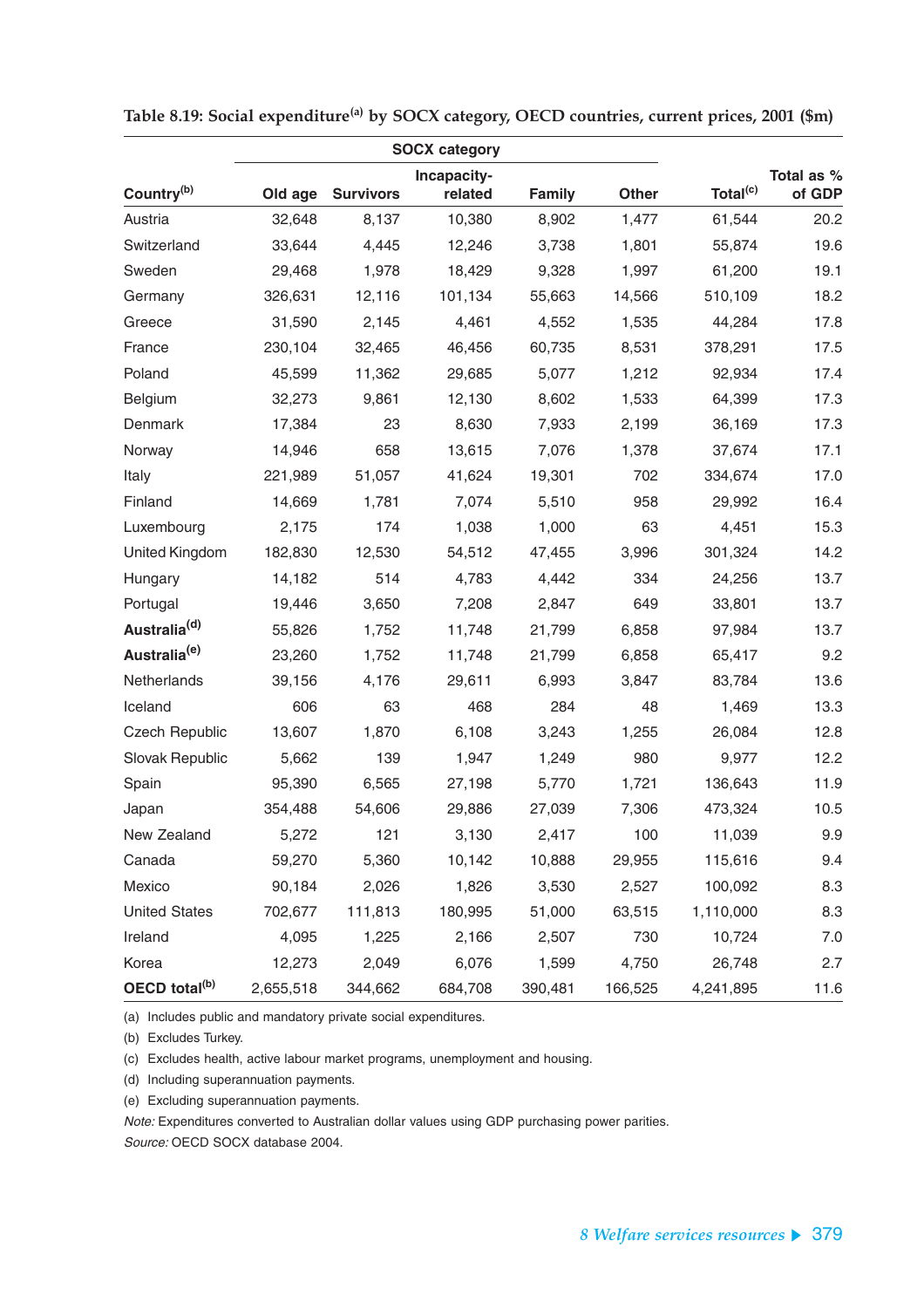# **8.6 Human resources in community services**

Human resources in community services comprise:

- people in paid employment in community services occupations that provide and support community services; and
- volunteers who contribute their time to community services organisations.

In addition to services provided by organisations, the equivalents of many welfare services (for instance emergency relief, or non-parental care for children or care for people who are ageing or have disabilities) are provided informally by networks of family members, friends and neighbours. While these networks are not part of the formal welfare system, consideration of human resources in community services is incomplete without discussion of carers, as they have shaped and continue to complement the more formal services.

There is a complex interplay within and between these groups (Figure 8.2). Consider, for example, the effects of an ageing population: on the one hand, the number of people exiting the paid workforce is likely to increase in years to come; and, on the other hand, the number of older people requiring assistance will increase. Together, these influences change the demand for new entrants into the aged care workforce.

Potential entrants into the paid community services workforce may come from the education system, migrants or the pool of former workers re-entering the paid workforce. Of those exiting the paid workforce, some may continue to contribute in the form of voluntary work with community services organisations, or may provide informal care to family members. The supply of labour for community services is affected by changes in the hours worked as well as by the number of workers.



**Figure 8.2: Human resources in the community services supply 'pipeline'**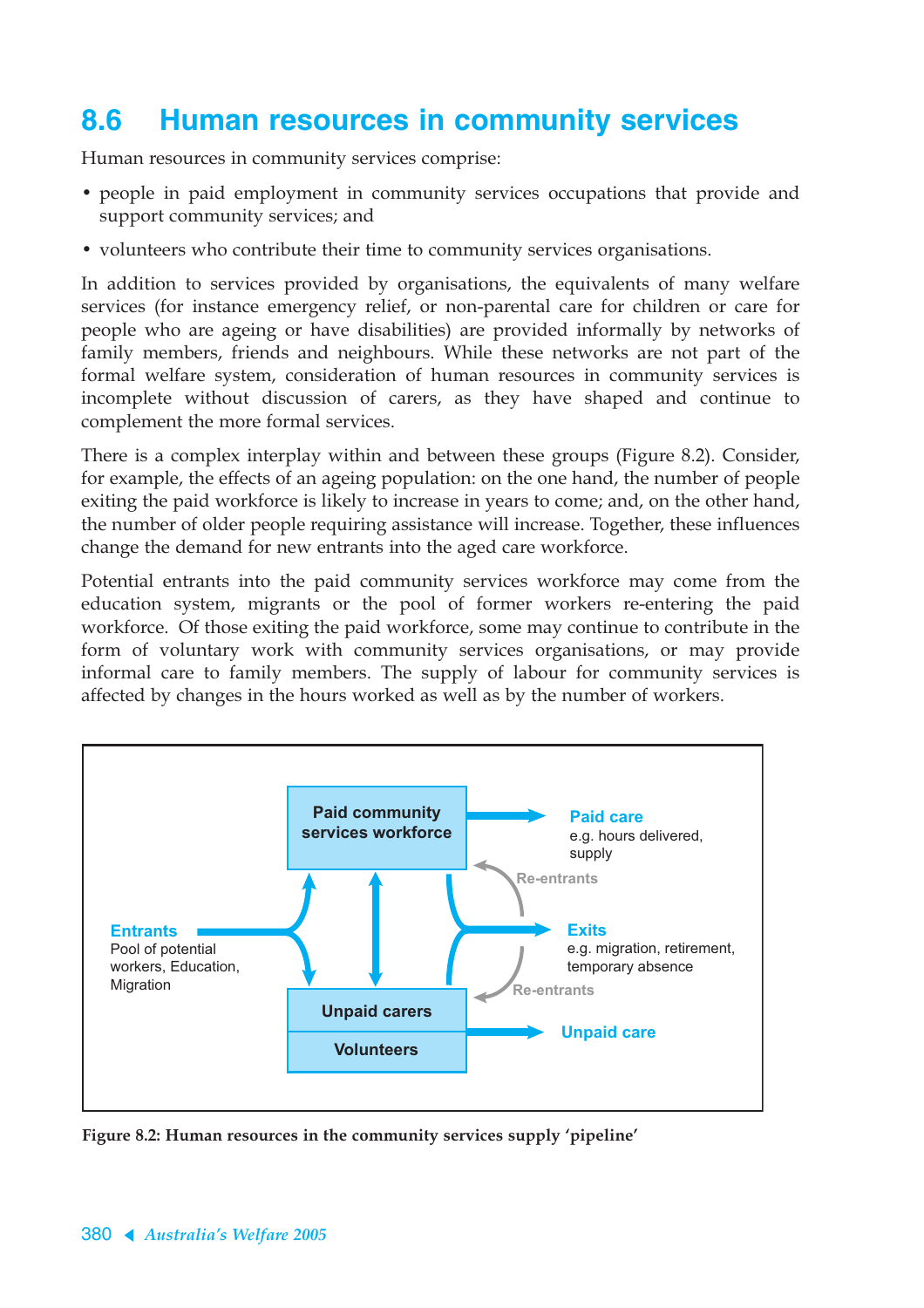This section reports the current status of the paid workforce using the most recent information from various sources, including reported shortages and entrants into the paid workforce. This is followed by a description of the unpaid workforce.

## **Paid workforce**

### **Community services industries and occupations**

The community services industry, as defined by the Australian and New Zealand Standard Industry Classification, includes units that are mainly engaged in providing either child care or community care services (comprising accommodation for the aged, residential and non-residential services, and other community and community care services undefined). Community services industry workers are composed of two groups:

- those employed in community services occupations, based on the Australian Standard Classification of Occupations, who provide services directly to clients (such as counsellors and aged care workers); and
- those who are employed in the community services industry to provide support and infrastructure (such as administrative staff and computer technicians).

Typically, workers in community services occupations who provide services directly to clients are employed in the community services industry; but a larger number of workers in such occupations are employed across a range of other industries, particularly the health, education and government administration and defence industries (see shaded box in Figure 8.3).

|                                             | <b>Community</b><br>services<br><b>industries</b>                                                                                                                                                                             | <b>Other</b><br>industries                                                                                                            | <b>Total</b>             |
|---------------------------------------------|-------------------------------------------------------------------------------------------------------------------------------------------------------------------------------------------------------------------------------|---------------------------------------------------------------------------------------------------------------------------------------|--------------------------|
| <b>Community</b><br>services<br>occupations | 159,678 persons employed in<br>community services occupations<br>in community services industries,<br>e.g. children's care workers in<br>the child care services industry                                                     | 174,672 persons emplyed in<br>community services occupations<br>in other industries,<br>e.g. counsellors in the education<br>industry | 334,350<br>(267,729 FTE) |
| <b>Other</b><br>occupations                 | 83,647 persons employed in<br>other occupations in community<br>services industries,<br>e.g. managers, accountants,<br>auditors, tradespersons and<br>computing professionals who<br>support community services<br>industries |                                                                                                                                       |                          |
| <b>Total</b>                                | 243,235<br>(202,906 FTE)                                                                                                                                                                                                      |                                                                                                                                       |                          |
| Source: ABS 2005b.                          |                                                                                                                                                                                                                               |                                                                                                                                       |                          |
|                                             | other industries, 2004                                                                                                                                                                                                        | Figure 8.3: Relationship of community services occupations to community services and                                                  |                          |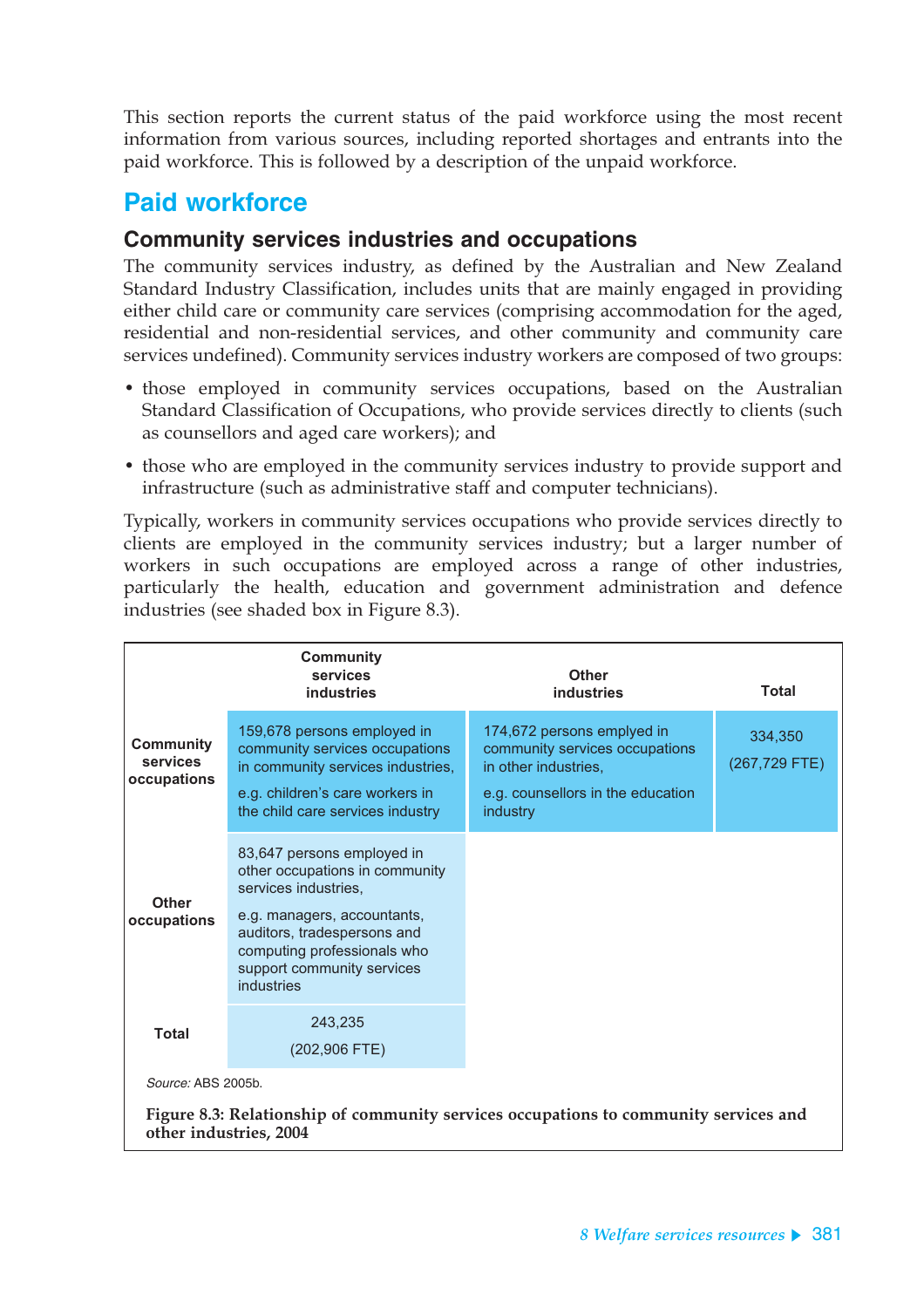In 2004, workers in community services industries who were employed in community services occupations (i.e. providing direct care) comprised approximately two-thirds of the industry. The remaining one-third worked in other occupations providing managerial and infrastructure support for the delivery of care. Figure 8.3 illustrates how community service occupations and industries relate to one another.

According to the ABS Labour Force Survey, in 2004 there were approximately 243,000 people employed in community services industries in Australia, representing 2.5% of all employed persons across all industries. The number of persons employed in community services industries increased by 22.6%, between 1999 and 2004. This compares with a 10.5% increase across all industries. Within community services industries, the number employed in childcare services increased by 42.0% and in community care services increased by 10.2% (Table A8.1).

In 2004, employees in community services were predominantly female (81.0%) and nearly half worked part-time (45.8%). Other industries with a broadly similar profile include health services (77.3% female, 41.6% part time) and education (67.7% female, 34.5% part time; Table A8.1).

#### **Box 8.2: The use of different data sources**

*Because the Labour Force Survey is a sample survey, it has limited capacity for providing more detailed breakdown of community services occupations by industry. So the 2001 Census of Population and Housing data have been used to describe the distribution of community services occupations across industries. Census data also allow analyses of specific occupations; however, to align with the categories used in the Labour Force Survey, broader occupational categories from the Census have been used in this report. Consequently, some figures in this publication differ from those previously published (e.g. AIHW & ABS 2003) because of the inclusion of some specific occupational categories.*

Data from the 2001 Census show that approximately 44.8% of people working in community services occupations were employed in community services industries. Within these industries, children's care workers was the largest occupational group (39.6%), followed by special care workers (27.5%), welfare and community workers (10.0%) and welfare associate professionals (8.9%). Across other industries, education was the second largest employer, employing a third (33.0%) of all community services occupations, followed by health (8.5%; Table 8.20).

The ABS Labour Force Survey estimated that between 1999 and 2004 there was a 23.4% increase in the number of persons employed in community services occupations, compared with an increase of 10.5% across all occupations. In 2004 the majority of workers were female (86.6%) and just over half (51.6%) worked part-time. This compares with 44.6% female and 28.4% part-time for all occupations. Children's care workers were predominantly female (96.0%) and were generally younger than other community service occupations, with three-quarters (75.3%) aged under 45 years compared with 59.0% of all community services workers; and just over half (51.2%) worked part-time. Overall, pre-primary school teachers were predominantly female (98.1%). Aboriginal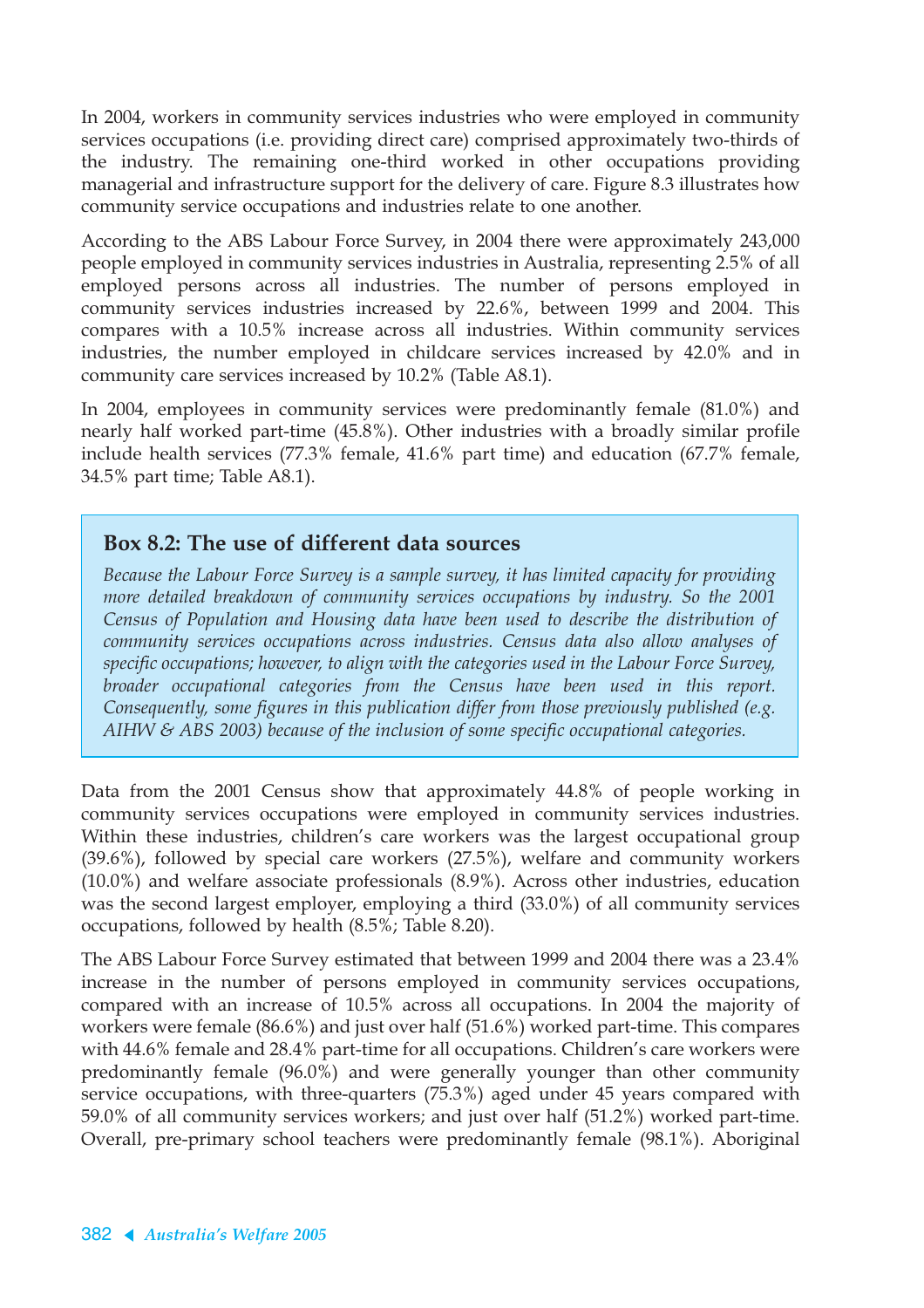and Torres Strait Islander health workers were predominantly male (57.7%). Counsellors tended to be older (56.7% aged over 45) and tended to work full-time (35.6% part-time; Table A8.2).

|                                                  |                                  | <b>Community services industries</b> |                                                      |                           |                               |                  |                            |                                |
|--------------------------------------------------|----------------------------------|--------------------------------------|------------------------------------------------------|---------------------------|-------------------------------|------------------|----------------------------|--------------------------------|
| <b>Occupation</b>                                | <b>Child</b><br>care<br>services | <b>Community</b><br>care<br>services | <b>Total</b><br>community<br>services <sup>(a)</sup> | <b>Health</b><br>services | Gov. admin.<br>and<br>defence | <b>Education</b> | Other<br><b>industries</b> | <b>Total all</b><br>industries |
| Child care<br>coordinator                        | 4,353                            | 92                                   | 4,471                                                | 46                        | 104                           | 1,578            | 179                        | 6,400                          |
| Pre-primary<br>school teacher                    | 1,406                            | 16                                   | 1,440                                                | 24                        | 126                           | 12,445           | 80                         | 14,151                         |
| Special education<br>teacher <sup>(b)</sup>      | 24                               | 241                                  | 286                                                  | 82                        | 215                           | 10,955           | 137                        | 11,701                         |
| Social welfare<br>professional nfd               | 14                               | 318                                  | 367                                                  | 200                       | 162                           | 86               | 108                        | 930                            |
| Social worker                                    | 119                              | 2,679                                | 3,195                                                | 3,052                     | 1,588                         | 202              | 438                        | 8,542                          |
| Welfare and<br>community worker                  | 893                              | 9,208                                | 11,678                                               | 3,552                     | 4,869                         | 1,081            | 2,407                      | 23,730                         |
| Counsellor <sup>(c)</sup>                        | 18                               | 3,611                                | 3,838                                                | 2,009                     | 792                           | 3,176            | 924                        | 10,804                         |
| Welfare associate<br>professional <sup>(d)</sup> | 199                              | 9,391                                | 10,379                                               | 913                       | 2,309                         | 742              | 2,023                      | 16,528                         |
| Indigenous health<br>worker                      | 3                                | 61                                   | 84                                                   | 551                       | 151                           | $\overline{7}$   | 30                         | 841                            |
| Carer or aide nfd                                | 115                              | 1,963                                | 2,241                                                | 1,088                     | 337                           | 158              | 527                        | 4,700                          |
| Education aide <sup>(e)</sup>                    | 261                              | 162                                  | 466                                                  | 73                        | 1,529                         | 42,650           | 625                        | 45,558                         |
| Children's care<br>worker <sup>(f)</sup>         | 44,933                           | 1,072                                | 46,274                                               | 575                       | 785                           | 11,587           | 6,468                      | 67,299                         |
| Special care<br>worker <sup>(g)</sup>            | 361                              | 30,556                               | 32,148                                               | 10,062                    | 2,287                         | 1,383            | 2,895                      | 49,831                         |
| <b>Total</b>                                     | 52,699                           | 59,370                               | 116,867                                              | 22,227                    | 15,254                        | 86,050           | 16,841                     | 261,015                        |

**Table 8.20: Persons employed in community services occupations, by industry, 2001**

(a) Includes community services industries, undefined.

(b) Includes special needs teacher, teacher of the hearing impaired, teacher of the sight impaired, and special education teachers nec.

(c) Includes rehabilitation counsellor, drug and alcohol counsellor, family counsellor, careers counsellor, student counselor, and counsellors nec.

(d) Includes parole or probation officer, youth worker, residential care officer, disabilities services officer, and family support worker.

(e) Includes preschool aide, integration aide, teacher's aide, and Indigenous education worker.

(f) Includes child care worker, family day care worker, and nanny.

(g) Includes hostel parent, child or youth residential care assistant, refuge worker, aged or disabled person carer, and therapy aide.

Note: Totals will differ from those published in previous reports because of the use of broader occupational categories. Source: AIHW & ABS 2003.

While there was an increase in the number of workers in community services occupations, changes in the proportion working part-time need to be taken into account when ascertaining whether there was any change in the supply of community services between 1999 and 2004. Also, changes in the size of the population may affect the level of supply. To account for these factors, the full-time equivalent (FTE) number of workers per 100,000 population is used as a measure of supply. In 2004, there were approximately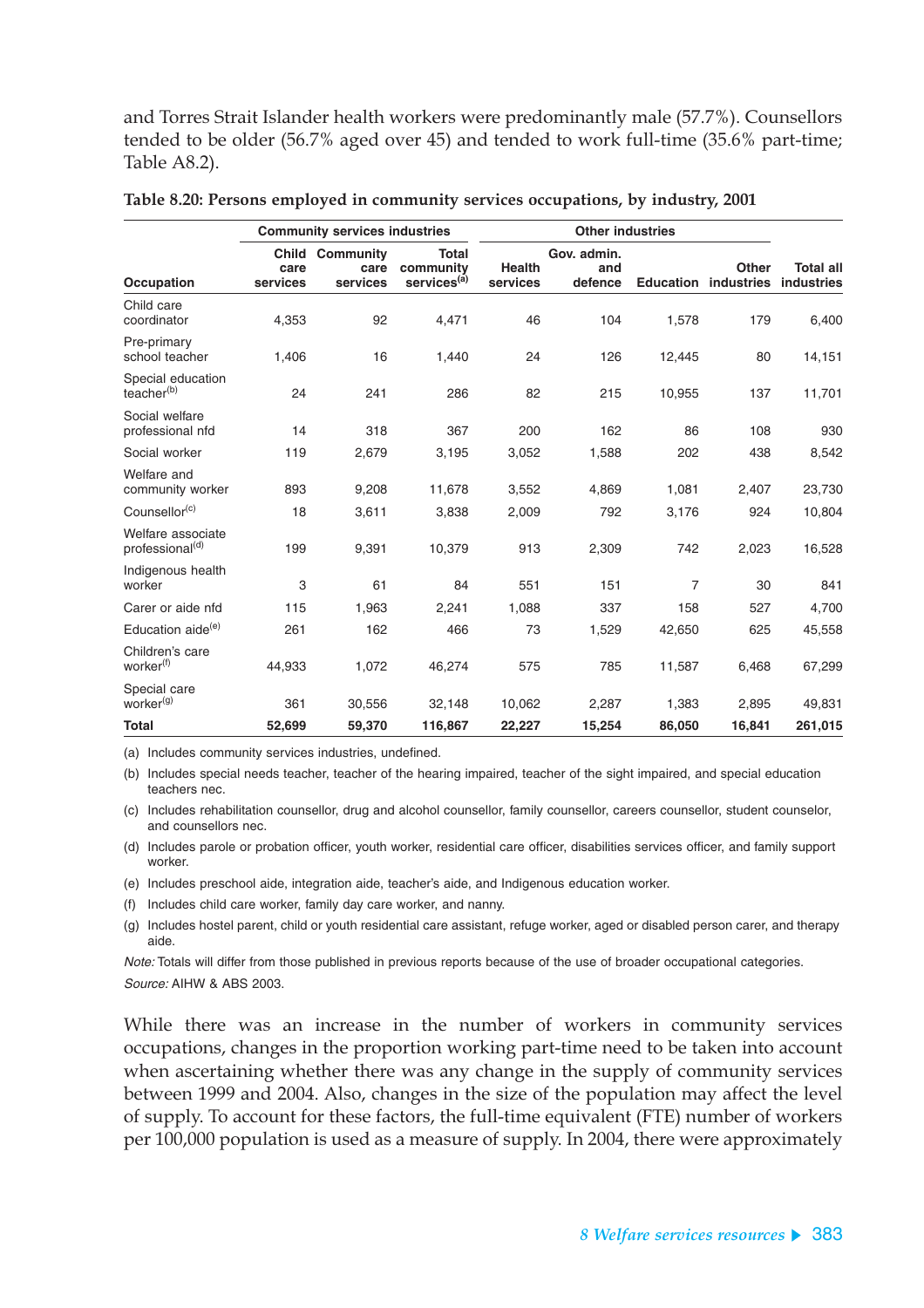1,362 FTE workers per 100,000 population, up from 1,156 in 1999, a 17.8% increase in the rate of supply. In comparison, the total supply of labour in the Australian workforce increased from 46,949 FTE per 100,000 population in 1999 to 48,722 in 2004, a 3.8% increase in supply (Table A8.2).

### **Average weekly earnings**

Employed community services workers are relatively low-paid. The biennial ABS Survey of Employee Earnings and Hours provides weekly earnings for various categories of employees by occupation and industry.

According to the 2004 survey, the average total weekly earnings of full-time non-managerial employees working in each of the community services occupations was lower than that for all occupations (\$916 per week). Social workers and counsellors were paid the highest average total weekly earnings (\$909.89 and \$905.95, respectively). Aboriginal and Torres Strait Islander health workers and children's care workers were the lowest paid (\$547.76 and \$570.09, respectively; Table 8.21).

| Table 8.21: Average weekly earnings and hours paid for full-time non-managerial adults, |  |  |
|-----------------------------------------------------------------------------------------|--|--|
| selected community services occupations, 2004                                           |  |  |

| Occupation <sup>(a)</sup>                              | Average weekly earnings <sup>(b)</sup> | Average hours paid for <sup>(c)</sup> |
|--------------------------------------------------------|----------------------------------------|---------------------------------------|
| Social worker                                          | \$909.89                               | 37.5                                  |
| Welfare and community worker                           | \$877.54                               | 37.1                                  |
| Counsellor                                             | \$905.95                               | 37.2                                  |
| Social welfare professional                            | \$885.27                               | 37.4                                  |
| Pre-primary school teacher                             | \$846.87                               | 37.4                                  |
| Special education teacher                              | \$824.51                               | 37.3                                  |
| Welfare associate professional                         | \$842.13                               | 38.3                                  |
| Aboriginal and Torres Strait<br>Islander health worker | \$547.76                               | 36.6                                  |
| Education aide                                         | \$679.21                               | 36.5                                  |
| Children's care worker                                 | \$570.09                               | 38.2                                  |
| Special care worker                                    | \$692.42                               | 38.1                                  |
| Carer and aide                                         | \$650.29                               | 37.8                                  |
| <b>Total all occupations</b>                           | \$915.66                               | 39.5                                  |

(a) Excludes child care coordinator.

(b) Average total earnings for full-time non-managerial adults. Includes ordinary time and overtime earnings.

(c) Average total hours paid for. Includes ordinary time and overtime hours.

Source: ABS 2005a.

Earnings of workers in these community services occupations also varied depending on the industry in which they worked. In 2004, the average total weekly earnings of full-time non-managerial employees working in community services occupations and whose jobs were in the health and community services industry (\$725.20) were lower than that for all industries (\$757 per week). Within the health and community services industry, workers in these occupations within the health sector earned more per week, on average (\$760), than their colleagues within the community services sector (\$701.90 per week; Table 8.22).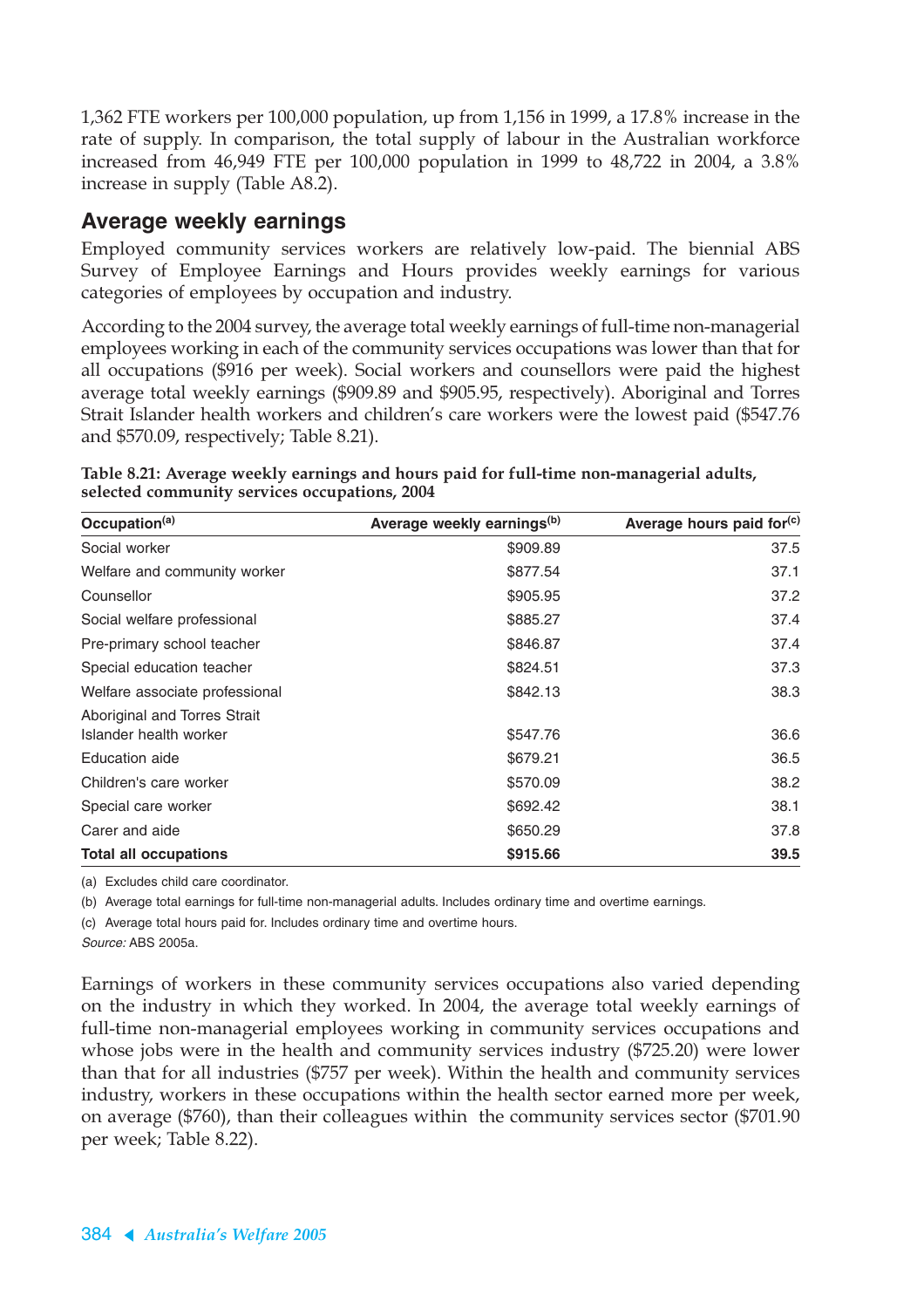**Table 8.22: Average weekly earnings and hours paid for full-time non-managerial adults employed in selected community services occupations, selected industries, 2004**

| <b>Industry</b>               | Average weekly earnings <sup>(a)</sup> | Average hours paid for <sup>(b)</sup> |
|-------------------------------|----------------------------------------|---------------------------------------|
| Health and community services | 725.20                                 | 38.2                                  |
| <b>Health services</b>        | 760.00                                 | 37.9                                  |
| Community services            | 701.90                                 | 38.4                                  |
| Education                     | 752.50                                 | 36.9                                  |
| Government and administration | 903.60                                 | 37.2                                  |
| Other industries              | 784.30                                 | 37.2                                  |
| <b>Total all industries</b>   | 757.00                                 | 37.7                                  |

(a) Average total earnings for full-time non-managerial adults. Includes ordinary time and overtime earnings.

(b) Average total hours paid for. Includes ordinary time and overtime hours.

Source: ABS 2005a.

### **Workforce shortages**

Information on workforce shortages in various community services occupations was obtained from the Department of Employment and Workplace Relations (DEWR), which monitors occupational labour markets in Australia and assesses whether skill shortages exist. This is done through consultation with employers, industry, employer and employee organisations, and education and training providers. DEWR does not quantify the skill shortage of the occupations that it identifies are in shortage.

In addition to the general shortages shown in Table 8.23, DEWR reported that shortages of child care coordinators in New South Wales were mainly for degree-qualified coordinators in long day care centres, while in Victoria, shortages were for all qualified child care coordinators. In Western Australia, shortages were greatest in some regional and outer metropolitan areas.

| <b>Client group/occupation</b> | <b>NSW</b> | <b>Vic</b> | Qld     | <b>WA</b> | SΑ           | Tas          | ACT      | NT  | Australia |
|--------------------------------|------------|------------|---------|-----------|--------------|--------------|----------|-----|-----------|
| Child care coordinator         | $M.$ R-D   | S          | S       | R         | D            | <sub>S</sub> | $\star$  |     | N         |
| Child care worker              | M. R-D     | S          | S       | S         | S            | S            | $^\star$ | D   | N         |
| Social workers                 | R          | R-D        | $\star$ | $\star$   | $\star$      | R            | $^\star$ | R-D | $\star$   |
| Aged care registered nurse     | S          | S          | S       | S         | S            | S            | $\star$  | S   | N         |
| Community nursing              | S          |            | S       | S         | <sub>S</sub> | <sub>S</sub> | $\star$  | S   | N         |
| Enrolled nurses                | S          | S          | S       | S         | S            | S            | S        | `S  | N         |

**Table 8.23: Shortages in community services occupations, states and territories, March 2004**

 $Note: N =$  national shortage,  $S =$  state-wide shortage,  $D =$  recruitment difficulties,  $M =$  shortage in metropolitan areas,  $R-D$  = recruitment difficulties in regional areas,  $R =$  shortage in regional areas,  $* =$  no shortage assessed.

Source: DEWR national and state skills shortage lists.

For child care workers, shortages were particularly evident in long day care centres in New South Wales, while in Victoria shortages were again for all qualified child care workers. Shortages of registered community nurses and aged care nurses in Tasmania were particularly apparent for positions outside Hobart. Finally, recruitment difficulties for social workers in Victoria were restricted to some regional areas and specialist areas such as aged care and trauma counselling.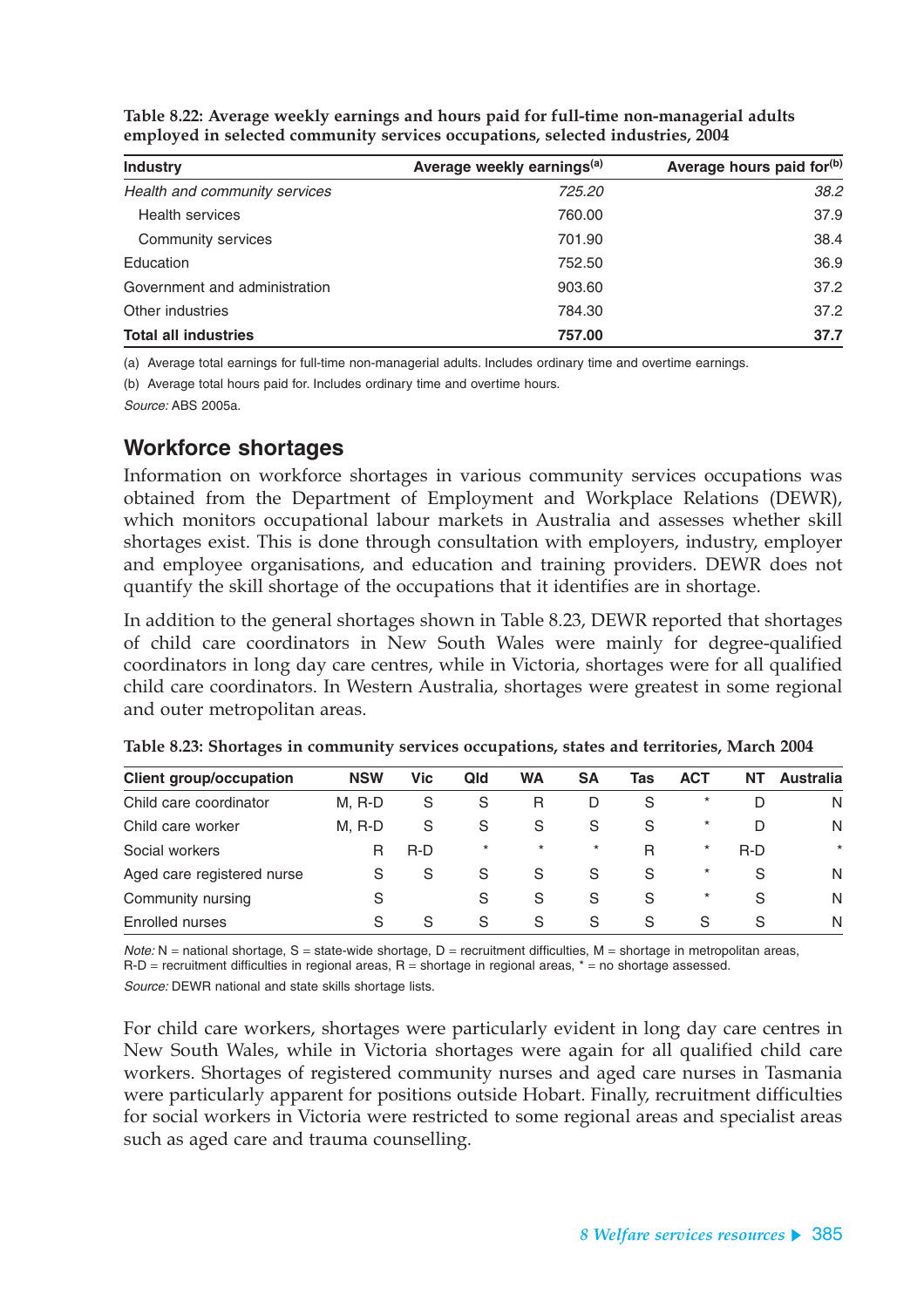### **Box 8.3: National skills shortages**

*DEWR defines skills shortages as follows:*

*'Skills shortages exist when employers are unable to fill, or have considerable difficulty in filling vacancies for an occupation, or specialised skill needs within that occupation, at current levels of remuneration and conditions of employment, and reasonably accessible location. Shortages are typically for specialised and experienced workers, and can coexist with relatively high unemployment overall or in the occupation. An occupation may be assessed in shortage even though not all specialisations may be in shortage. Occupations may be in shortage in particular geographical areas and not in others.' <http:// www.workplace.gov.au/Workplace>.*

*The skills shortages list may not be complete in that occupations/skills where the number employed is very small may not be identified in the consultations with industry bodies and other stakeholders. In addition, occupations that require only a very limited period of training and/or experience to acquire (e.g. disability carers) are not included in the list.*

*Occupational categories are reported using the Australian Standard Classification of Occupations. Therefore, only occupations that are related to community services, defined previously, have been included in this report. The categories of aged care and community nurses have also been included in this section because they are generally employed in community services industries. While a large proportion of enrolled nurses work in aged care and mental health facilities, a detailed breakdown of the different subspecialties is not available.*

National shortages were reported for child care workers and coordinators, and for aged care and community nurses. The next section provides more detailed information about these two groups of workers.

### **Child care workers**

This section focuses on child care workers who work predominantly in direct contact with children. More detailed information on child care and child care services is available in Chapter 3.

Information on child care workers is available from the Census of Child Care Services conducted by the Department of Family and Community Services. This census collects information about service operation and characteristics of children, parents and staff, from child care services that receive Australian Government funding. According to the 2004 census there were 67,658 people employed and 2,371 unpaid workers in positions where the majority of their work was spent in direct contact with children (Table 8.24). Another 12,864 were engaged as caregivers in family day care and in-home care services. Staff involved in direct contact with children worked across a range of services, including private long day care services (41.4%), vacation care services (17.5%), community-based day care (16.5%), and outside school hours care services (16.5%). Community-based and private day care centres had the highest proportion of full-time workers (45.1% and 43.2%, respectively), while the majority of those employed in vacation care and outside school hours services were paid on a casual basis (80.1% and 70.4%, respectively).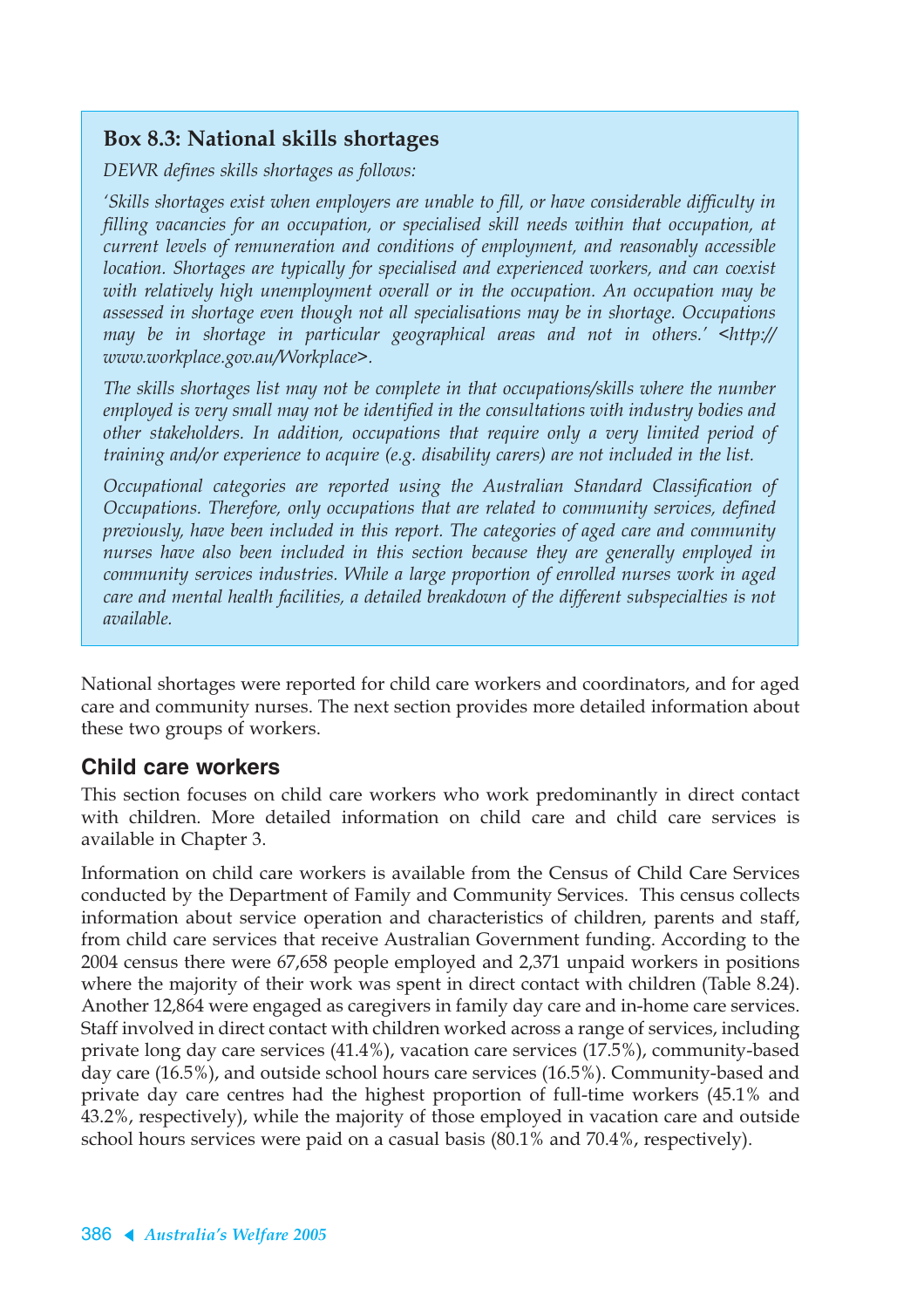Of caregivers engaged in family day care, two-thirds (66.7%) worked full-time (on average 46.4 hours per week) compared with one-third (33.8%) of caregivers in in-home schemes (on average 27.5 hours in the reference week).

|                                    |                                | <b>Paid staff</b>            | <b>Unpaid staff</b>        |                        |                            |                                 |
|------------------------------------|--------------------------------|------------------------------|----------------------------|------------------------|----------------------------|---------------------------------|
|                                    | Working<br>full-time<br>$(\%)$ | Working<br>casual<br>$(\% )$ | Average<br>hours<br>worked | Total<br>paid<br>staff | Average<br>hours<br>worked | <b>Total</b><br>unpaid<br>staff |
| Direct contact staff               |                                |                              |                            |                        |                            |                                 |
| Private centres                    | 43.2                           | 26.7                         | 29.9                       | 28,038                 | 14.3                       | 881                             |
| Community-based centres            | 45.1                           | 27.5                         | 28.0                       | 11,135                 | 12.4                       | 445                             |
| Outside school hours care services | 4.8                            | 70.4                         | 12.3                       | 11,156                 | 7.9                        | 266                             |
| Vacation care services             | 6.2                            | 80.1                         | 23.3                       | 11,840                 | 20.0                       | 488                             |
| Other services                     | 31.8                           | 34.3                         | 25.3                       | 1,222                  | 10.7                       | 102                             |
| <b>Total</b>                       | 30.9                           | 43.5                         | 25.3                       | 67,658                 | 14.3                       | 2,371                           |
| <b>Caregivers</b>                  |                                |                              |                            |                        |                            |                                 |
| Family day care schemes            | 66.7                           |                              | 46.4                       | 12,018                 | $\sim$                     | $\ddotsc$                       |
| In-home care schemes               | 33.8                           | 3.8                          | 27.5                       | 846                    | $\ddotsc$                  | $\mathbf{r}$                    |
| Total                              | 64.5                           | 0.3                          | 45.7                       | 12,864                 | . .                        | . .                             |

**Table 8.24: Direct contact staff and caregivers working in child care services(a): hours worked and employment status, 2004**

(a) Excludes administrative and coordination staff.

Source: FACS, 2004 Census of child care services, unpublished.

### **Aged care, disability and community nursing workers**

The nursing labour force represents a major component of community services occupations. The main areas of nursing required in community service provision are those related to ageing and disability nursing.

Between 1999 and 2003 there was a slight increase (3.6%) in the total number of employed clinical nurses. Against this, there was a 12.0% decrease in the number of clinical nurses working in aged care, a 24.4% increase in community/domiciliary care and minimal change in developmental disability/rehabilitation. Although aged care nurse numbers decreased, those working increased their hours, on average, by 2.6 hours per week. The net effect of this increase was a decrease in supply, from 27,626 FTE to 26,578 FTE nurses. In contrast, there were increases in community/domiciliary and developmental disability/rehabilitation nursing, from 7,863 to 9,881 FTE and from 6,549 to 6,784 FTE, respectively (Table 8.25).

The use of FTE nurse numbers masks the effects of changes in the population. For example, while the FTE nurse numbers in aged care increased between 2001 and 2003, changes in the size of the population resulted in a stable level of supply at 134 FTE nurses per 100,000 population in those two years. Between 1999 and 2003, the supply of nursing increased from 42 to 50 FTE nurses per 100,000 population for community/ domiciliary nursing and remained relatively stable for disability/ rehabilitation, where it decreased from 35 to 34 FTE per 100,000 population.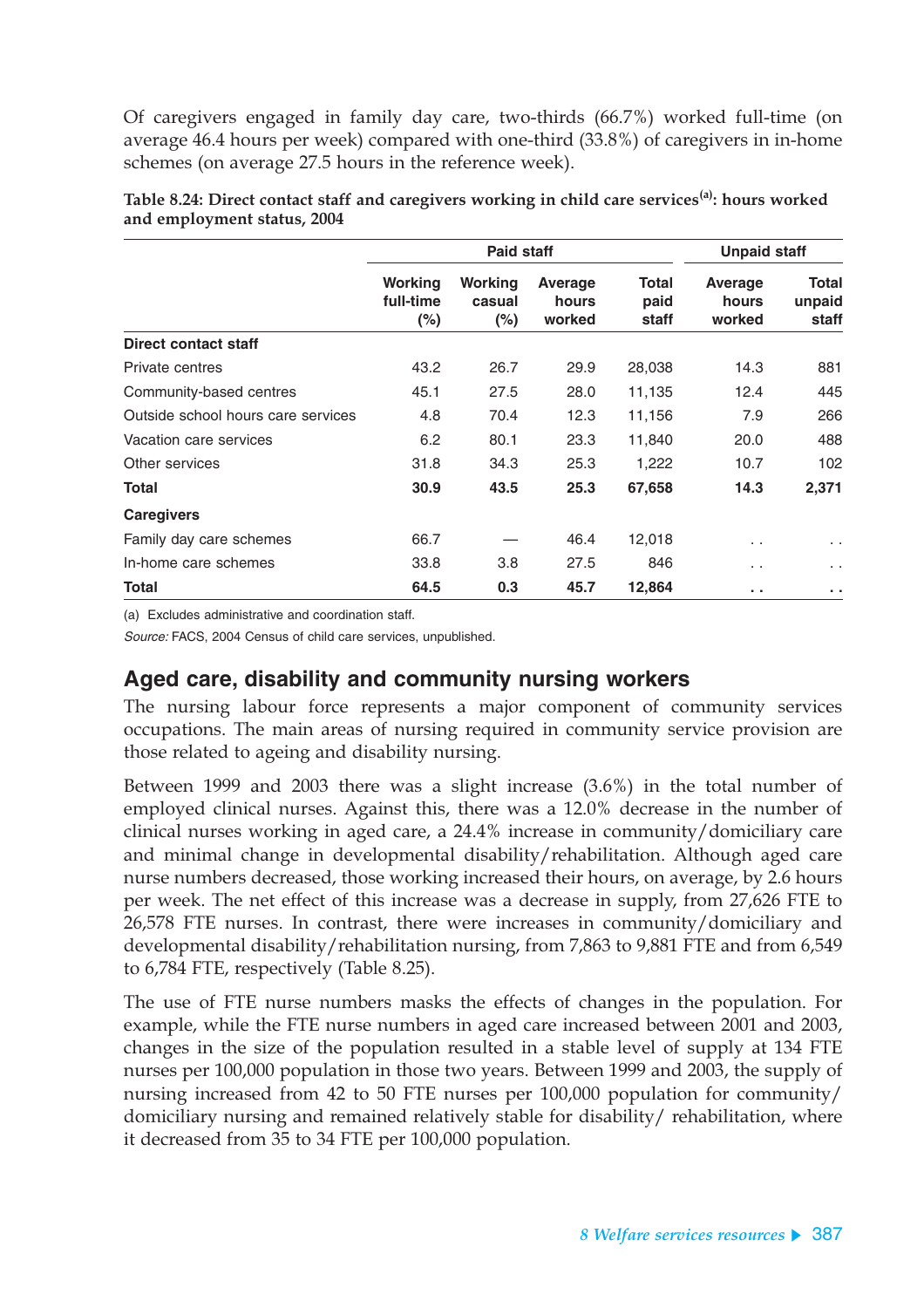|                                                   |         |                       |            | Change              |
|---------------------------------------------------|---------|-----------------------|------------|---------------------|
| <b>Clinical area</b>                              | 1999    | 2001                  | 2003       | 1997-2003<br>$(\%)$ |
| <b>Aged care nursing</b>                          |         |                       |            |                     |
| Number of clinical nurses                         | 34,781  | 32,212                | 30,600     | $-12.0$             |
| Average hours                                     | 27.8    | 28.2                  | 30.4       | $\sim$ $\sim$       |
| FTE nurses <sup>(b)</sup>                         | 27,626  | 25,954                | 26,578     | $\ddotsc$           |
| Community/district/domiciliary nursing            |         |                       |            |                     |
| Number of clinical nurses                         | 9,235   | 8,895                 | 11,490     | 24.4                |
| Average hours                                     | 29.8    | 29.6                  | 30.1       | $\sim$ $\sim$       |
| FTE nurses <sup>(b)</sup>                         | 7,863   | 7,522                 | 9,881      | $\sim$ $\sim$       |
| Developmental disability / rehabilitation nursing |         |                       |            |                     |
| Number of clinical nurses                         | 7,163   | 7,383                 | 7,261      | 1.4                 |
| Average hours                                     | 32.0    | 32.0                  | 32.7       | $\sim$ $\sim$       |
| FTE nurses <sup>(b)</sup>                         | 6,549   | 6,751                 | 6,784      | $\sim$ $\sim$       |
| All employed clinical nurses                      |         |                       |            |                     |
| Number of clinical nurses                         | 200,219 | 201,754               | 207,451    | 3.6                 |
| Average hours                                     | 30.2    | 30.3                  | 31.9       | $\sim$ $\sim$       |
| FTE nurses <sup>(b)</sup>                         | 172,760 | 174,661               | 189,077    | $\sim$ $\sim$       |
| Total population                                  |         | 18,925,855 19,413,240 | 19.872.646 | 5.0                 |

**Table 8.25: Clinical nurses(a) employed in selected areas of nursing: type of nurse, 1999 to 2003**

(a) Comprises nurse clinicians and clinical nurse managers only. Includes both registered and enrolled nurses.

(b) Full-time equivalent based on a standard 35-hour week.

Source: AIHW, Nursing labour force survey 1999 to 2003.

### **Potential entrants into the paid workforce: Students**

There are three main sources of additional workers to maintain and/or increase the paid workforce. These are: re-entry into the paid workforce from extended leave or retirement; migration of skilled labour from other countries; and the education system, more specifically, vocational or higher educational institutions. The main source is the education system. Some information on higher education course completions is available from the Department of Education, Science and Training (DEST). Because of changes in the classification of courses, however, comparisons over time cannot be made prior to 2001.

Between 2001 and 2003 the number of students completing courses related to community services occupations increased from 4,915 to 5,529, a 12.5% increase. Of those students, approximately three-quarters (74.7%) completed undergraduate degrees. Early childhood teacher education had the highest proportion of undergraduate completions (92.5%) while counselling was predominantly a postgraduate degree (21.1%). As with the employed labour force, students in community services occupations were predominantly female, ranging from 71.6% in human welfare studies and services nec to 97.8% in early childhood teacher education (Table 8.26).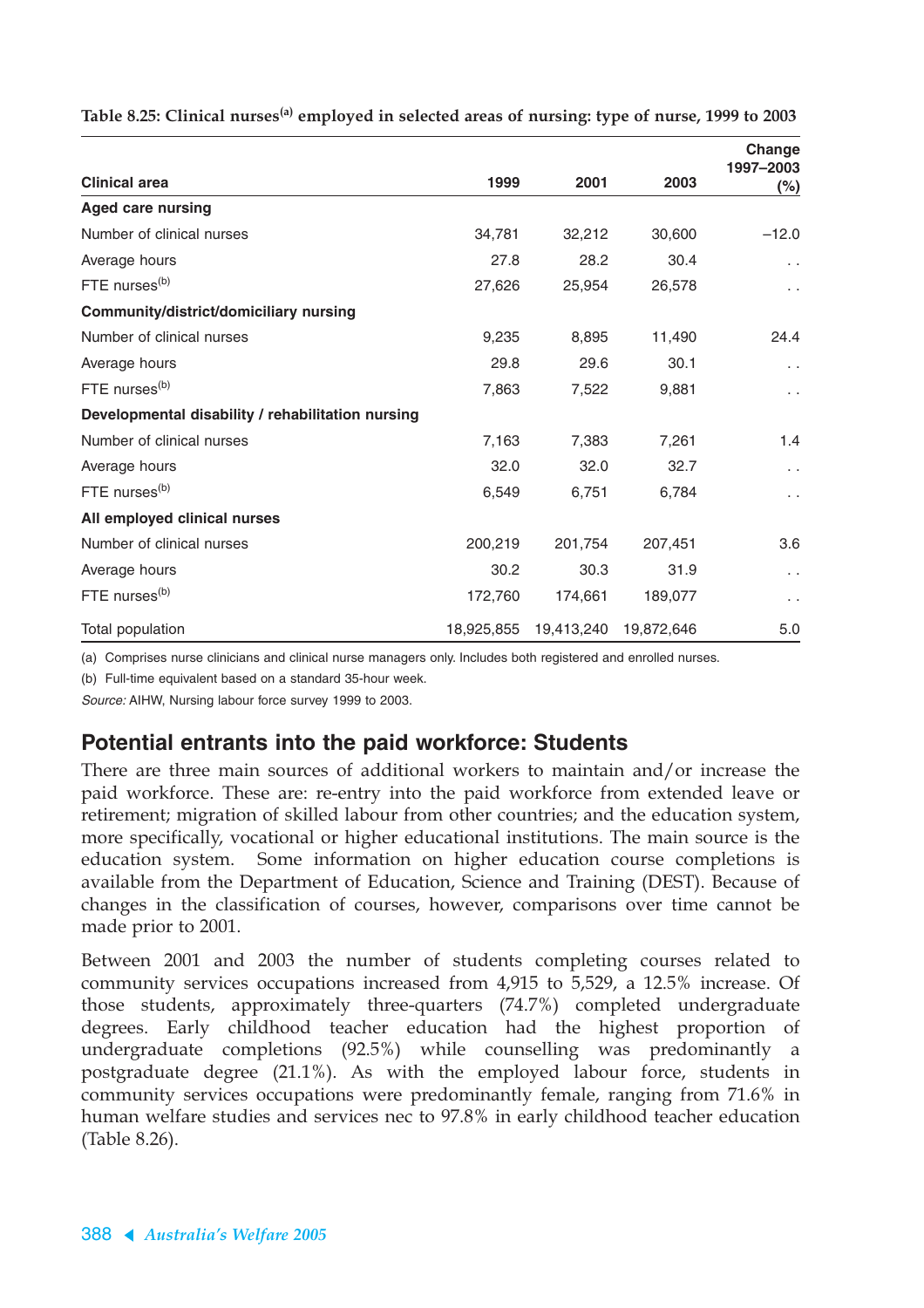|                                         |               | 2001       |                      |               | 2003     |                      |
|-----------------------------------------|---------------|------------|----------------------|---------------|----------|----------------------|
| <b>Field of education</b>               | <b>Number</b> | $%$ female | % under-<br>graduate | <b>Number</b> | % female | % under-<br>graduate |
| Teacher ed.: Early childhood            | 1,615         | 97.9       | 90.6                 | 1,986         | 97.8     | 92.5                 |
| Teacher ed.: Special education          | 503           | 90.5       | 29.4                 | 607           | 86.8     | 38.4                 |
| Human welfare studies and services      | 481           | 80.9       | 67.8                 | 437           | 87.0     | 78.3                 |
| Social work                             | 1,330         | 86.7       | 89.9                 | 1,363         | 86.0     | 87.7                 |
| Children's services                     | 25            | 96.0       | 96.0                 | 21            | 90.5     | 85.7                 |
| Care for the aged                       | 45            | 93.3       | 33.3                 | 51            | 90.2     | 47.1                 |
| Care for the disabled                   | 73            | 87.7       | 91.8                 | 97            | 88.7     | 89.7                 |
| Counselling                             | 482           | 75.5       | 20.3                 | 629           | 79.3     | 21.1                 |
| Welfare studies                         | 231           | 83.5       | 85.7                 | 153           | 84.3     | 82.4                 |
| Human welfare studies and services, nec | 45            | 68.9       | 35.6                 | 102           | 71.6     | 49.0                 |
| Total                                   | 4,915         | 88.8       | 74.0                 | 5,529         | 89.4     | 74.7                 |

**Table 8.26: Australian citizens/permanent residents completing selected community services-related higher education courses, sex and course level, 2001 and 2003**

Note: Time series is limited because of changes in the field of education classifications used by DEST.

Source: AIHW analyses of DEST data.

In addition to higher education courses, students may enter community services occupations by completing vocational education courses. Identification of the type of course is more difficult with such courses due to their nature. For example, some courses may consist of a single module whereas others contain a number of modules. Consequently, reliable data on completions is available only at the broad course level.

In 2003 the National Centre for Vocational Education Research (NCVER) reported that 1,663 students completed courses in teacher education, of whom 79.4% were female. In comparison, 23,562 students completed courses in human welfare studies and services, of whom 88.3% were female (Table 8.27).

**Table 8.27: Vocational course completions for selected community services-related courses by sex, 2002 and 2003**

|                                    | 2002          |            | 2003          |          |
|------------------------------------|---------------|------------|---------------|----------|
|                                    | <b>Number</b> | $%$ female | <b>Number</b> | % female |
| Teacher education                  | 1.483         | 64.2       | 1.663         | 79.4     |
| Human welfare studies and services | 22.146        | 88.9       | 23,562        | 88.3     |

Source: NCVER unpublished data.

## **Unpaid workforce**

### **Volunteers**

According to the 2002 General Social Survey conducted by the ABS, approximately onethird (34.4%) of all persons aged 18 years and over had volunteered some of their time, skills or services to various types of organisations or groups within the 12 months prior to the survey. The rate of volunteering differed across age groups, ranging from 42.0%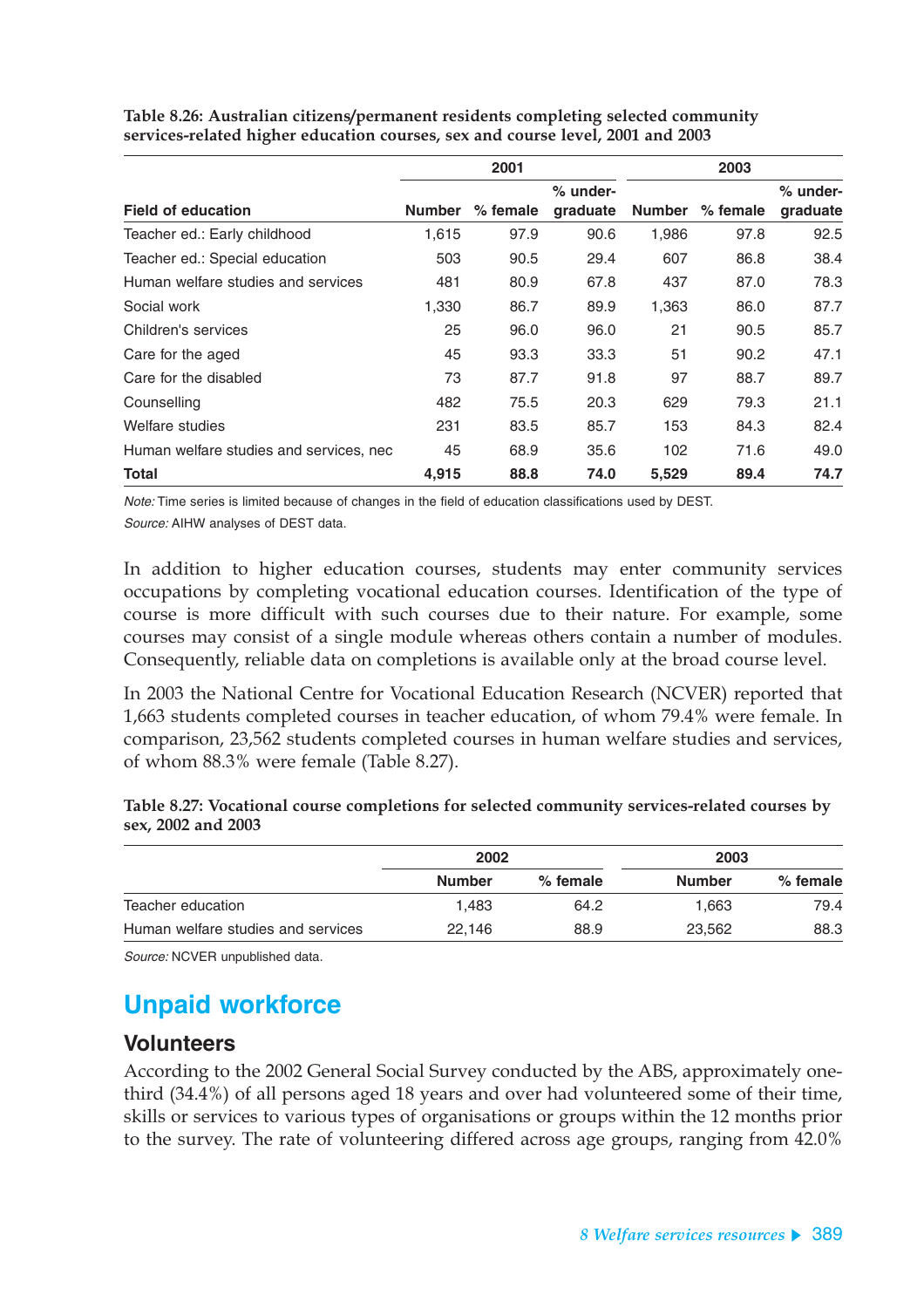of those in the 35–44 age group to 23.6% of those aged 75 years and over. Nearly a third of all volunteers assisted welfare and community services organisations, accounting for 11.2% of all persons aged 18 years and over. The rate of voluntary work ranged from 6.9% in the 25–34 age group to 18.1% in the 65–74 age group (Table 8.28).

|                                      | Age group (years) |                                           |       |       |       |       |           |         |
|--------------------------------------|-------------------|-------------------------------------------|-------|-------|-------|-------|-----------|---------|
|                                      |                   |                                           |       |       |       |       |           | All     |
|                                      |                   | $18-24$ 25-34 35-44 45-54 55-64 65-74 75+ |       |       |       |       |           | persons |
| Volunteered in welfare/community (%) | 7.9               | 6.9                                       | 10.0  | 12.1  | 16.5  |       | 18.1 12.4 | 11.2    |
| All persons volunteering (%)         | 28.1              | 28.8                                      | 42.0  | 39.2  | 38.0  |       | 32.0 23.6 | 34.4    |
| Total persons aged 18 or more ('000) | 1.905             | 2.907                                     | 2,933 | 2.645 | 1,884 | 1.282 | 948       | 14,503  |

| Table 8.28: Persons aged 18 years and over participating in volunteer work by age group, 2002 |  |  |  |
|-----------------------------------------------------------------------------------------------|--|--|--|
|                                                                                               |  |  |  |
|                                                                                               |  |  |  |

Source: ABS 2003b.

### **Carers**

Complementary to the formal provision of services is the informal network of family members, friends and neighbours caring for older people or people with a disability.

The ABS Survey of Disability, Ageing and Carers provides some information on carers of people with a disability or the aged. The ABS defines a carer as:

A person of any age who provides any informal assistance, in terms of help or supervision, to persons with disabilities or long-term conditions, or older persons... This assistance has to be ongoing, or likely to be ongoing, for at least six months. (ABS 2003:71)

In 2003, the survey revealed that there were approximately 2.6 million people who were carers, representing approximately 13.0% of people living in households. Just under half (45.9%) of all carers were male. The proportion of people who were carers ranged from 3.6% in the under-18 age group to 21.8% in the 55–64 age group (Figure 8.4; ABS 2004).

Carers aged 75 years and over were more likely to be primary carers, consistent with the likelihood that the more able-bodied partners of retired couples tend to care for partners with a disability.

Primary carers represented 18.6% of all carers and were predominantly female (71.3%). Just under half (45.4%) were in the 45–64 age group and almost a quarter (23.9%) were aged 65 years and over (ABS 2004). Over a third (40.5%) of primary carers in 2003 spent up to 20 hours per week in the caring role, of whom 42.0% cared for persons who lived in other households. Of those who spent 40 hours or more in the caring role, the majority (70.2%) cared for persons with profound or severe core activity limitations living in the same household (Table 8.29).

The main implication for the 39.7% of primary carers spending 40 or more hours per week in the caring role is their limited opportunity for employment. In 2003 over a third (39.0%) of primary carers aged between 15 and 64 years were in the labour force (of whom only 45.7% worked full-time), compared with 69.3% for the total labour force. Consistent with this, over half (55.3%) of all primary carers relied on a government pension or allowance as the primary source of income, compared with around a quarter (26.2%) for the population aged 15 years and over (Table 8.30).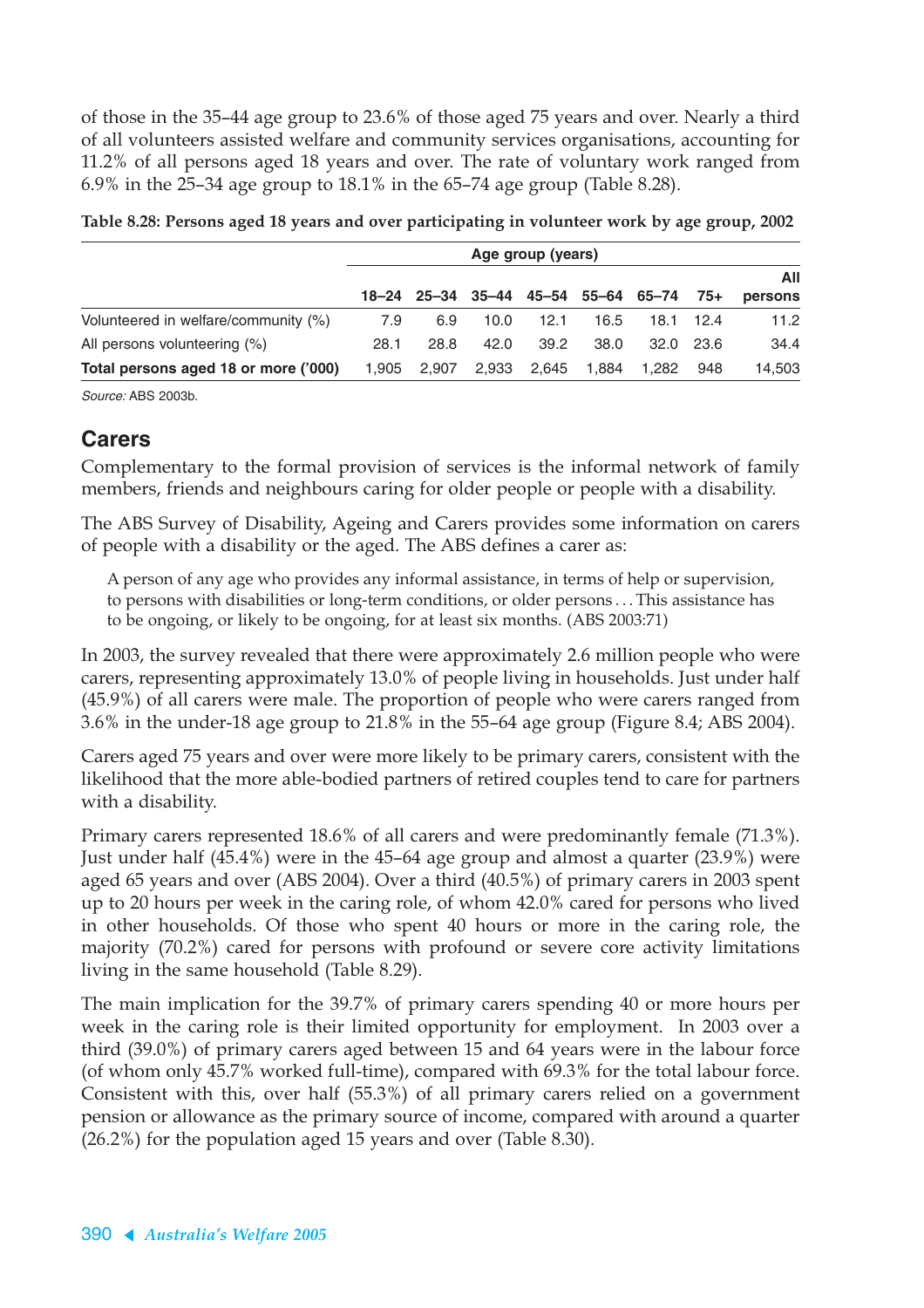

**Table 8.29: Time spent by primary carers aged 15 years and over in their caring role, by selected characteristics of the main care recipient, 2003**

|                                                                                                          | Average current weekly hours spent in caring role |           |                |            |       |
|----------------------------------------------------------------------------------------------------------|---------------------------------------------------|-----------|----------------|------------|-------|
|                                                                                                          | Less than                                         | $20 - 39$ | 40 hours       |            |       |
| Characteristic of main recipient of care                                                                 | 20 hours                                          | hours     | or more        | Not stated | Total |
|                                                                                                          |                                                   |           | Proportion (%) |            |       |
| Main recipient of care lives in the same<br>household as the primary carer and is:                       |                                                   |           |                |            |       |
| Aged less than 15 years                                                                                  | 5.8                                               | 16.6      | 19.9           | $*19.5$    | 14.0  |
| Aged 15 and over, with a profound or severe core<br>activity limitation and can cope on his/her own for: |                                                   |           |                |            |       |
| a few days                                                                                               | 22.2                                              | 16.9      | $*5.0$         | $*17.7$    | 14.5  |
| up to one day                                                                                            | 8.5                                               | 16.4      | 12.0           | $*11.0$    | 11.5  |
| a few hours or less                                                                                      | 10.8                                              | 26.6      | 53.1           | $*27.2$    | 30.6  |
| Subtotal                                                                                                 | 41.7                                              | 59.8      | 70.2           | 55.9       | 56.6  |
| Aged 15 years with characteristics other than above                                                      | 10.5                                              | $*7.1$    | $*4.3$         | $*11.7$    | 7.7   |
| Main recipient of care lives in a different                                                              |                                                   |           |                |            |       |
| household to the primary carer                                                                           | 42.0                                              | 16.5      | $*5.6$         | $*12.9$    | 21.8  |
| All primary carers aged 15 years and over                                                                | 100.0                                             | 100.0     | 100.0          | 100.0      | 100.0 |
|                                                                                                          |                                                   |           | Number ('000)  |            |       |
| All primary carers aged 15 years and over                                                                | 178.3                                             | 87.3      | 175.0          | 34.2       | 474.6 |

Source: ABS 2004.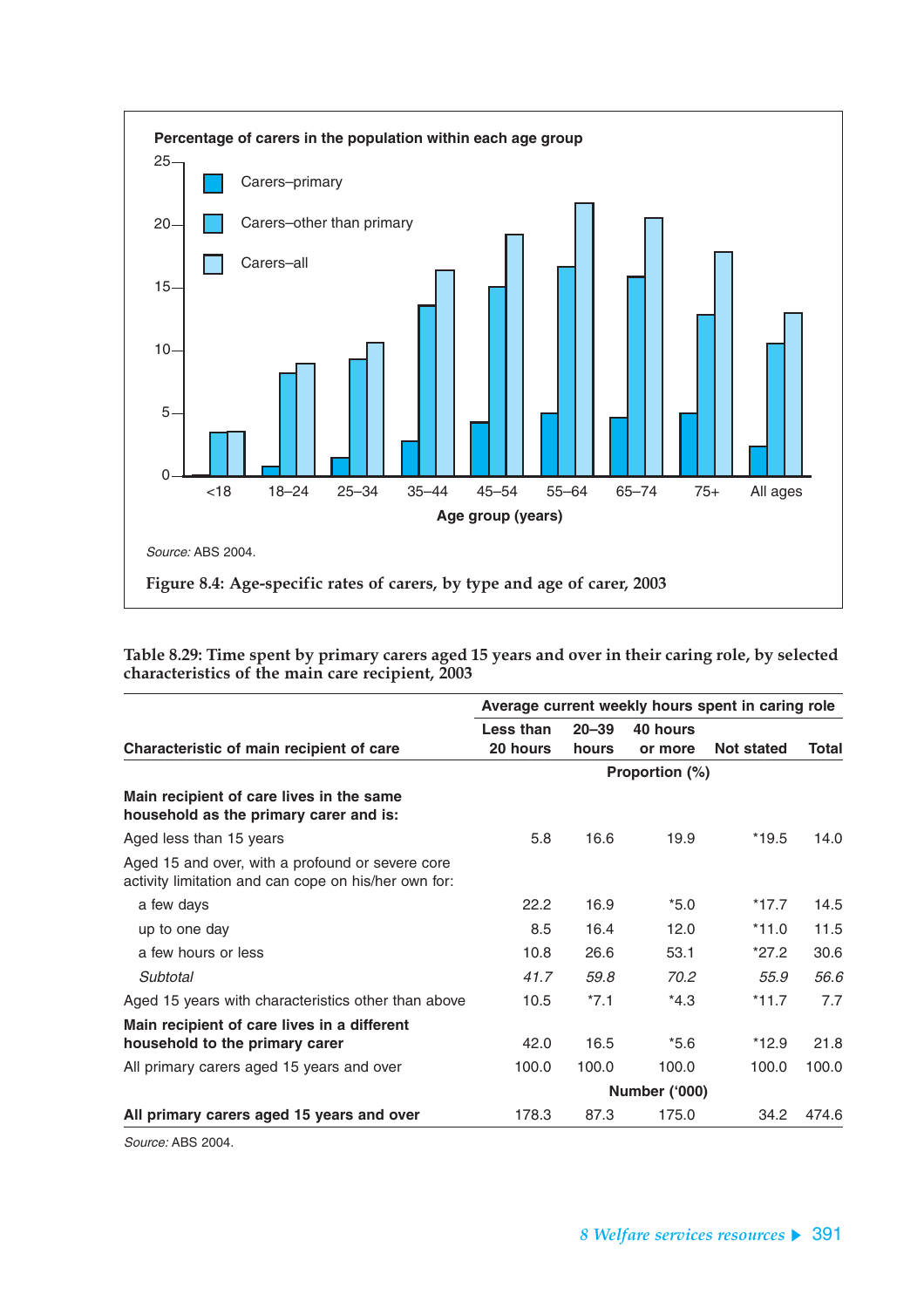|                                                                   |                | Not a   |              |          |          |
|-------------------------------------------------------------------|----------------|---------|--------------|----------|----------|
|                                                                   | <b>Primary</b> | primary | <b>Total</b> | Not a    |          |
|                                                                   | carer          | carer   | carers       | carer    | Total    |
| Labour force status                                               |                |         |              |          |          |
| Employed full-time (%)                                            | 45.7           | 64.2    | 61.7         | 70.5     | 69.3     |
| Total employed ('000)                                             | 179.5          | 1,118.9 | 1,298.4      | 8,543.9  | 9,842.2  |
| Participation rate <sup>(a)</sup> $(\%)$                          | 39.0           | 60.2    | 56.1         | 67.9     | 66.1     |
| <b>Income</b>                                                     |                |         |              |          |          |
| <b>Principal source Government</b><br>pension or allowance $(\%)$ | 55.3           | 35.0    | 39.0         | 23.9     | 26.2     |
| <b>Total ('000)</b>                                               | 474.6          | 1,980.8 | 2.455.4      | 13,272.8 | 15,728.2 |

**Table 8.30: Carers aged 15 years and over living in households, type of carer by labour force status and income, 2003**

(a) In the ABS Survey of Disability, Ageing and Carers, participation rate is defined as the number of persons in the labour force expressed as a proportion of the population aged between 15 and 64.

Source: ABS 2004.

### **Box 8.4: Data development relating to the community services workforce**

*The five-yearly ABS Census of Population and Housing and monthly Labour Force Survey are the only data sources that provide information on the full range of community services occupations and industries. The ABS Community Services Survey provides information on businesses or organisations in the sector, including finances, characteristics of employment and volunteers. While these sources are invaluable, they all have limitations. The Census, which is the primary source of data for this sector and the best source for geographical coverage, is not designed to keep up with short-term changes, and the information provided is not detailed. The Labour Force Survey is a sample survey, and cross-tabulations for this diverse sector are subject to sampling error. The Community Services Survey is conducted irregularly, and is restricted to those workers employed in the Community services industries.*

*In addition, the ABS Survey of Employee Earnings and Hours is a useful source of information on pay and hours worked for all employees, by industry.*

*To supplement these sources, a number of other collections have been developed, or are under development, to provide more detailed information on particular groups of community services workers.*

*In 2002, the AIHW conducted the first pilot test of the Children's Services National Minimum Data Set, which covers services defined as child care and preschools receiving government funding. A second pilot test, which included 50 children's services agencies, was conducted in 2004. The development stages for this collection concluded in mid-2005. It is expected that this will become a yearly collection providing data on the characteristics of the agencies, the children in their care and their employees.*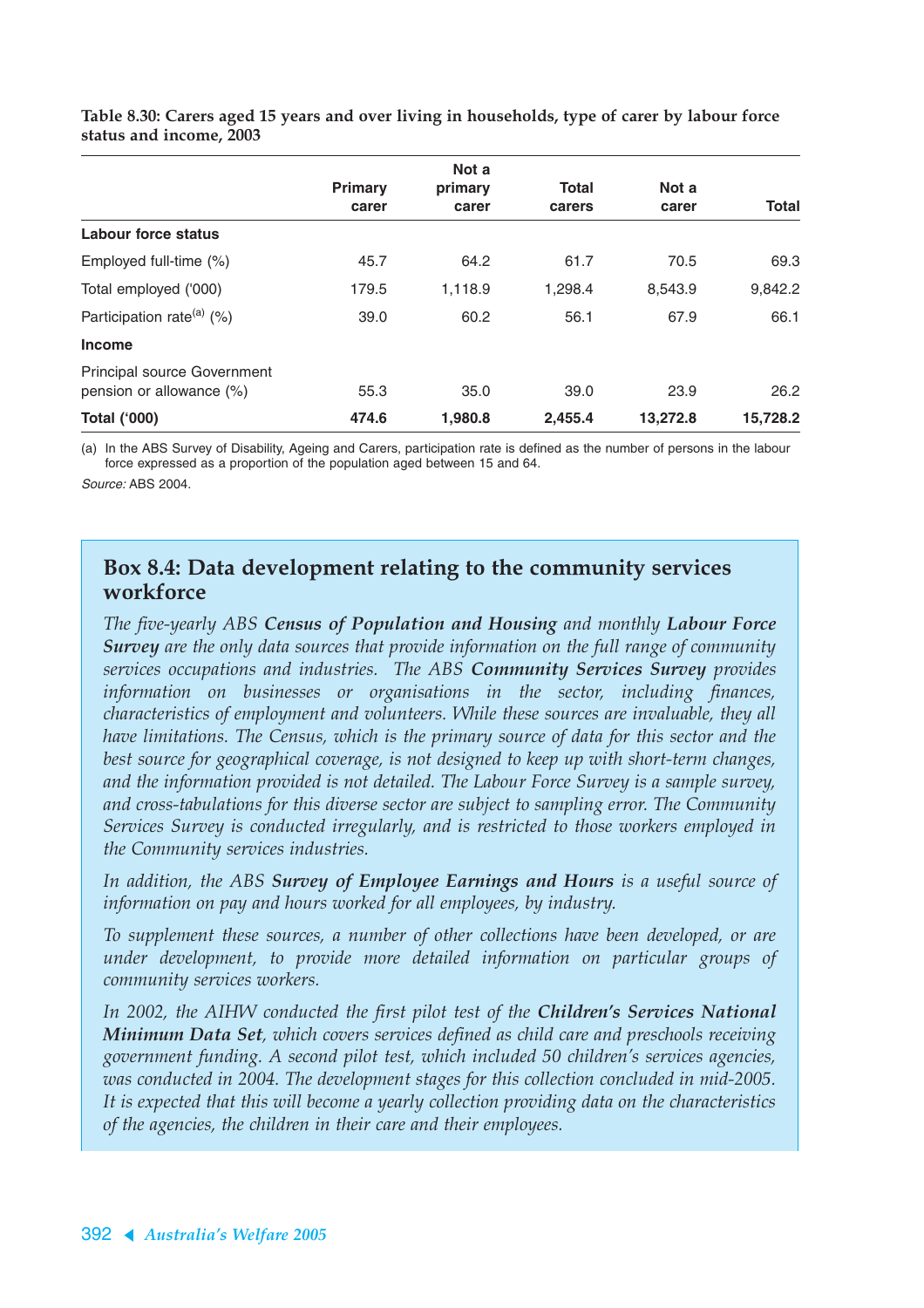*The Australian Government Department of Family and Community Services has conducted the Census of Child Care Services every two years since 1986. It provides staff-related demographic and work characteristics. The most recent census in 2002 covered ten service types funded through Australian Government Child Care Support.* 

*The CSMAC Structural Issues in the Workforce Sub-Committee undertook a preliminary workforce data collection for the community services (government) workforce in 2004. This included the workforce sub-sectors of child protection, juvenile justice, disability, child care and general community services and was focused on service delivery employees. The data were sourced via an administrative by-product collection from the state and territory human resource systems, and provided information on selected characteristics of employees and their employment circumstances. The Community and Disability Services Ministers' Council has approved funding for 2005–06 for a project to profile the community services workforce, including government and non-government sectors.*

*The Commonwealth–State/Territory Disability Agreement (CSTDA) National Minimum Data Set collection, for which the AIHW is the custodian, was implemented in 2002. This is an annual service-based administrative collection that includes data items on hours worked by paid and unpaid staff in agencies receiving government funding under the CSTDA and providing services for disabled people.*

*The Department of Health and Ageing conducted the National Aged Care Workforce Census and Survey in 2003, which supplied information on the workforce in residential aged care facilities and information about the facilities.*

### **References**

- ABS (Australian Bureau of Statistics) 1997. Child care Australia, March 1996. Cat. no. 4402.0. Canberra: ABS.
- ABS 1999. Child care Australia, June 1999. Cat. no. 4402.0. Canberra: ABS.
- ABS 1999. How Australians use their time, 1997. Cat. no. 4152.0. Canberra: ABS.
- ABS 2003a. Child care Australia, June 2002. Cat. no. 4402.0. Canberra: ABS.
- ABS 2003b. General social survey, summary results, Australia 2002. Cat. no. 4159.0. Canberra: ABS.
- ABS 2004. Disability, ageing and carers, Australia, 2003. Cat. no. 4430.0. Canberra: ABS.
- ABS 2005a. Employee earnings and hours, May 2004. Cat. no. 6306.0. Canberra: ABS.
- ABS 2005b. Labour force Australia. Cat. no. 6291.0. Canberra: ABS.
- AIHW (Australian Institute of Health and Welfare) 2005.Welfare expenditure Australia 2002–03. Cat. no. HWE 31. Canberra: AIHW. (Health and Welfare Expenditure Series no. 24)
- AIHW & ABS 2003. Health and community services labour force 2001. AIHW cat. no. HWL 27 and ABS cat. no. 8936.0. Canberra: AIHW (National Health Labour Force Series no. 26).
- DHAC (Department of Health and Aged Care) 1999. Annual report 1998-99. Canberra: DHAC.
- DHAC 2000. Annual report 1999-2000. Canberra: DHAC.
- DoHA (Department of Health and Ageing) 2001. Annual report 2000-01. Canberra: DoHA.
- DoHA (Department of Health and Ageing) 2002. Annual report 2001-02. Canberra: DoHA.
- DoHA (Department of Health and Ageing) 2003. Annual report 2002-03. Canberra: DoHA.